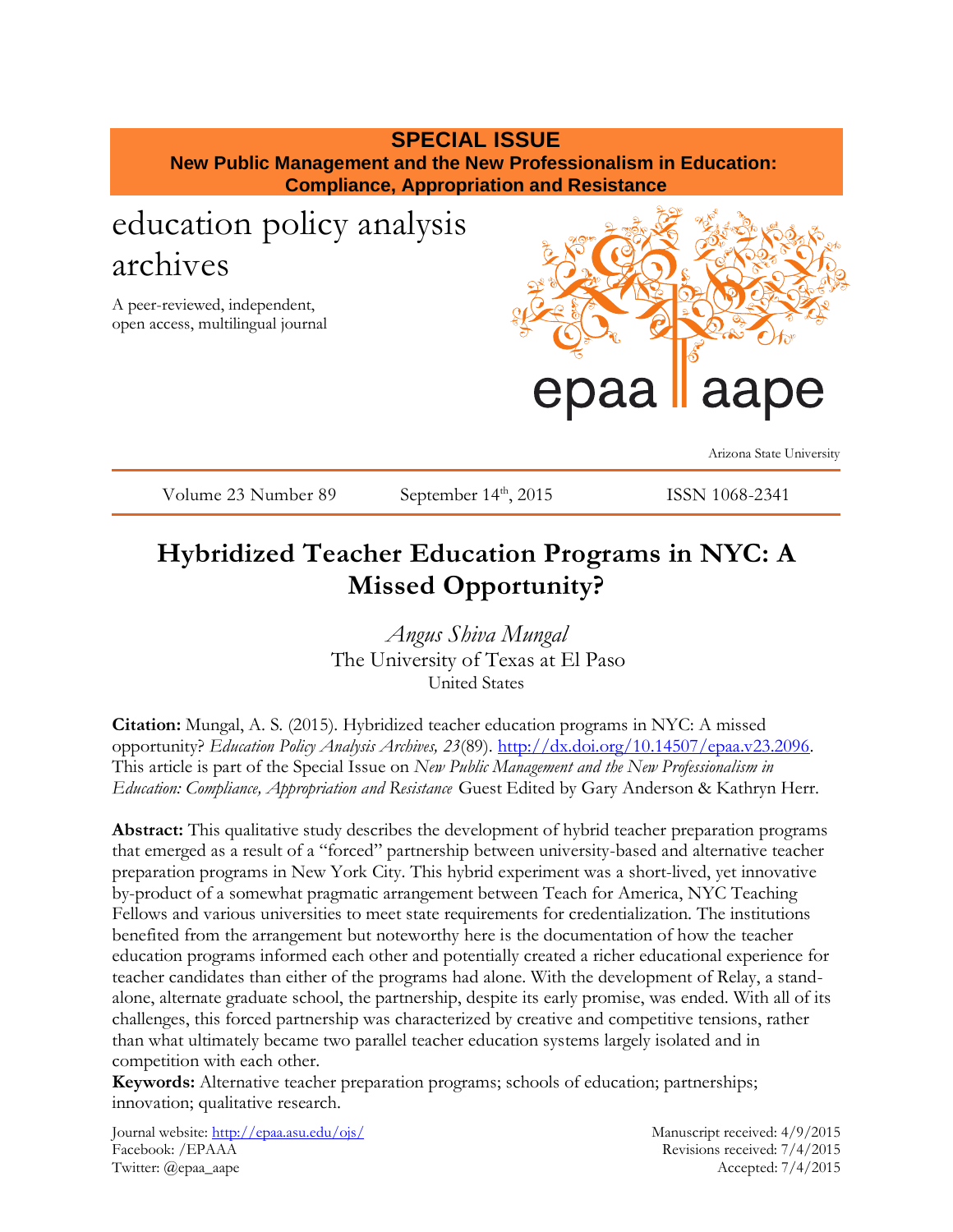### **Programas de Formación Docente Híbridos en la Ciudad de New York: ¿Una Oportunidad Perdida?**

**Resumen:** Este estudio cualitativo describe el desarrollo de programas de formación docente híbridos en la ciudad New York, los que emergieron de una colaboración "forzada" entre programas basados en universidades y programas alternativos de certificación. Este experimento híbrido fue breve e innovador, resultado de un arreglo pragmático entre Teach for America, NYC, Teaching Fellows NYC y varias universidades para cumplir con regulaciones estatales para la certificación profesional. Las instituciones se beneficiaron de este arreglo, pero lo destacable fue que los programas de formación docente se influenciaron mutuamente, creando una experiencia educativa potencialmente mas enriquecedora que las que ofrecían cada programa por separado. La aparición de un programa de posgrado independiente, Relay, acabó con esta colaboración a pesar de su potencial. Aun cuando se presentaron importantes desafíos, esta colaboración "forzada" se caracterizó por tensiones creativas y competitivas, a diferencia de los dos sistemas de formación docente aislados y en competencia que terminaron siendo implementados.

**Palabras-clave:** programas alternativos de certificación, facultades de educación, asociaciones; innovaciones; investigación cualitativa.

### **Programas de Formação de Professores Híbridos em a Cidade de Nova York: Uma Oportunidade Perdida?**

**Resumo:** Este estudo qualitativo descreve o desenvolvimento de programas híbridos de formação de professores em Nova York, que surgiram a partir de uma colaboração "forçada" entre os programas universitários e programas alternativos. Este experimento híbrido foi breve e inovador resultado de um acordo pragmático entre Teach for America, NYC, NYC Teaching Fellows e várias universidades para cumprir com os regulamentos estaduais para a certificação profissional. As instituições se beneficiaram deste acordo, mas o mais notável foi que os programas de formação de professores se influenciaram uns aos outros, criando uma experiência educacional potencialmente mais enriquecedora que cada programa separadamente. Apesar do seu potencial, o surgimento de um programa de pós-graduação independente, Relay, terminou esta cooperação. Embora se apresentaram desafios significativos, esta colaboração "forçada" foi caracterizado por tensões criativas e competitivas, ao contrário dos dois sistemas isolados e em concorrência para a formação de professores, que acabaram sendo implementados.

**Palavras-chave:** programas alternativos de certificação, faculdades de educação, associações; inovações; investigação qualitativa.

 $\overline{a}$ 

## **Introduction: Hybridized teacher education programs in NYC**

This study describes the development of a hybrid teacher preparation program that emerged as a result of a "forced" partnership between alternative and university-based teacher preparation programs in New York City<sup>1</sup>. This hybrid teacher preparation program, with characteristics of both programs, was a short-lived, yet innovative by-product of an attempt by some market-based reformers to deregulate teacher education. However before this innovative partnership between alternative and university-based programs could be formally recognized, those same educational

<sup>&</sup>lt;sup>1</sup> The partnership was "forced" in the sense that in order to be state certified, the alternative programs needed to be associated with a university. The creation of the stand-alone Relay Graduate School of Education largely ended this partnership.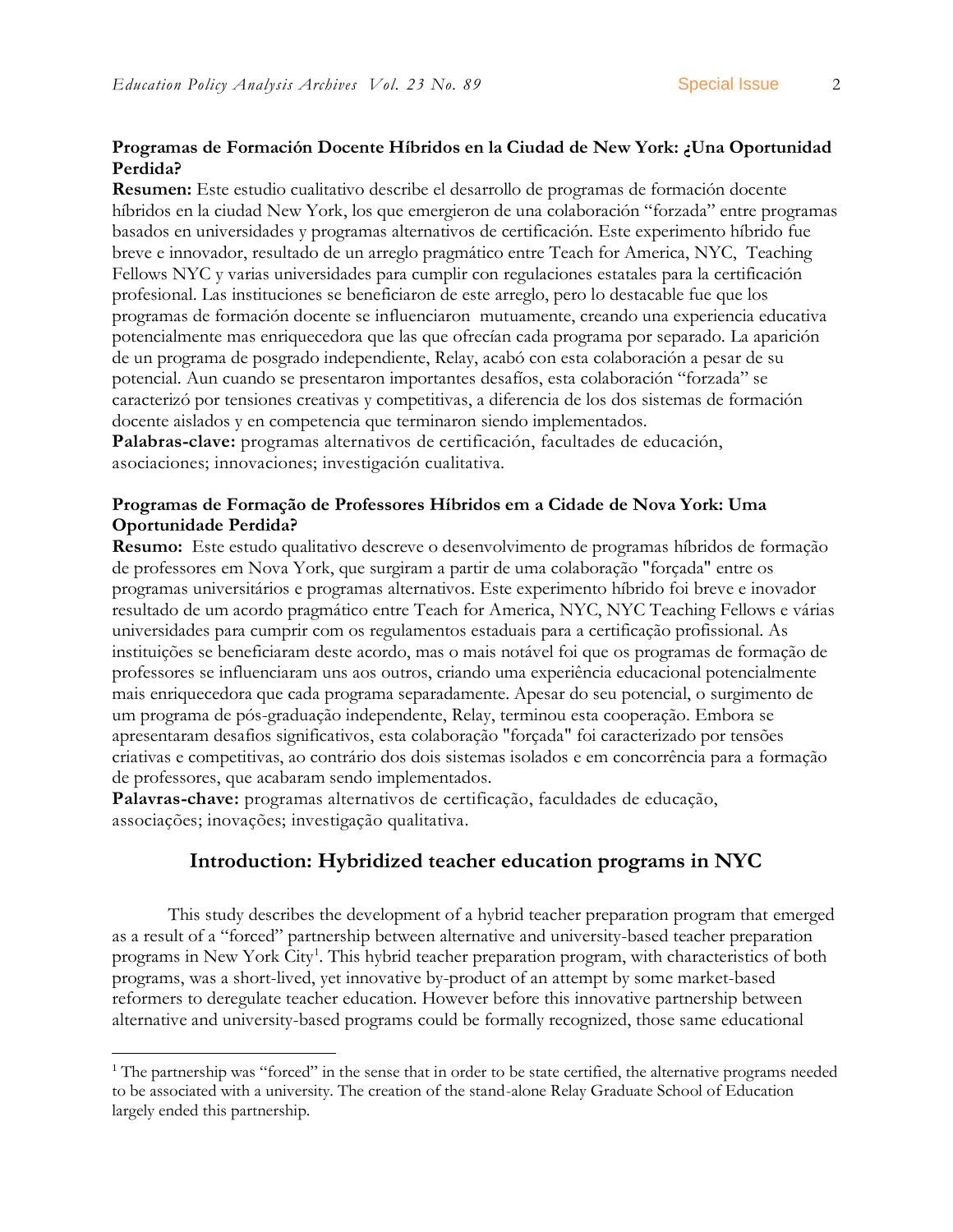reformers ended the partnership with the education schools and established Relay, an independent graduate school. Thus, a potentially innovative partnership was ended in favor of an independent pathway for alternative teacher preparation programs. I will present evidence in this article that this was a missed opportunity to create a better experience for the teaching-degree candidates and for further self-reflection by both teacher preparation programs

The hybrid teacher education programs were the result of the recruitment of teaching-degree candidates by alternative programs such as Teach For America (TFA) and the New York City Teaching Fellows (NYCTF), who trained the recruits during an intensive but short summer session, and then required the candidates enroll in the university-based teacher education courses for further working regarding pedagogy and curriculum. Unlike university-based programs, alternative programs are viewed as *in-service* programs, where teaching-degree candidates are placed in high-need schools and become the *teacher of record,* earning a salary, before completion of their teaching certification. University-based teacher education programs on the other hand, are viewed as *pre-service* programs, where teaching-degree candidates first complete their training, then seek employment but are not guaranteed a teaching position. While my data is limited to the hybridized teacher education program I speculate on the emergence of a *hybrid teacher –* a teaching-degree candidate who had the experience of concurrent training in both the alternative and university-based preparation programs.

The growth of alternative teacher preparation programs in New York City forced a partnership with education schools that eventually ended with the creation of Relay Graduate School of Education (Relay or Relay GSE). From 1999 to 2012 alternative programs such as TFA and NYCTF were required to partner with education schools so their teaching-degree candidates could earn the state mandated master's degree in teaching. This partnership led to a number of changes to university-based teacher education programs that I document in this article, including how it benefited all the parties involved. The students received better grounding in pedagogy, the university programs and the faculty got students from more elite colleges and universities and the alternative programs got their teaching candidates the required courses and certification by the state (Mungal, 2012). With all of its challenges, this forced partnership was characterized by creative and competitive tensions, rather than what ultimately became two parallel teacher education systems largely isolated and in competition with each other.

The purpose of this paper is to explore teacher preparation when alternative and universitybased programs are forced to partner. I begin by situating the paper within the framework of competition, market ideology and the new professionalism. I then describe the relevant history of the development of alternative pathways and the partnership between alternative and universitybased programs, followed by a discussion of methods and findings. Finally, I discuss the implications of the hybrid teacher preparation programs in light of the emergence of Relay Graduate School of Education and other venues for teacher (and leader) preparation outside of universities.

#### **Competition, Market Ideology, and the New Professionalism**

The emerging partnership between alternative and university-based teacher programs was largely one of convenience. From 1990 to 2012, alternatively recruited candidates received state certification through the universities and in return, the universities received more tuition-paying students. Underlying the partnership was also a strong sense of competition and criticism between the university-based education schools and alternative programs. Universities saw alternative programs like TFA and NYCTF as a threat to their more academically rigorous programs, while alternative organizations viewed university-based programs as overly academic and clinically weak.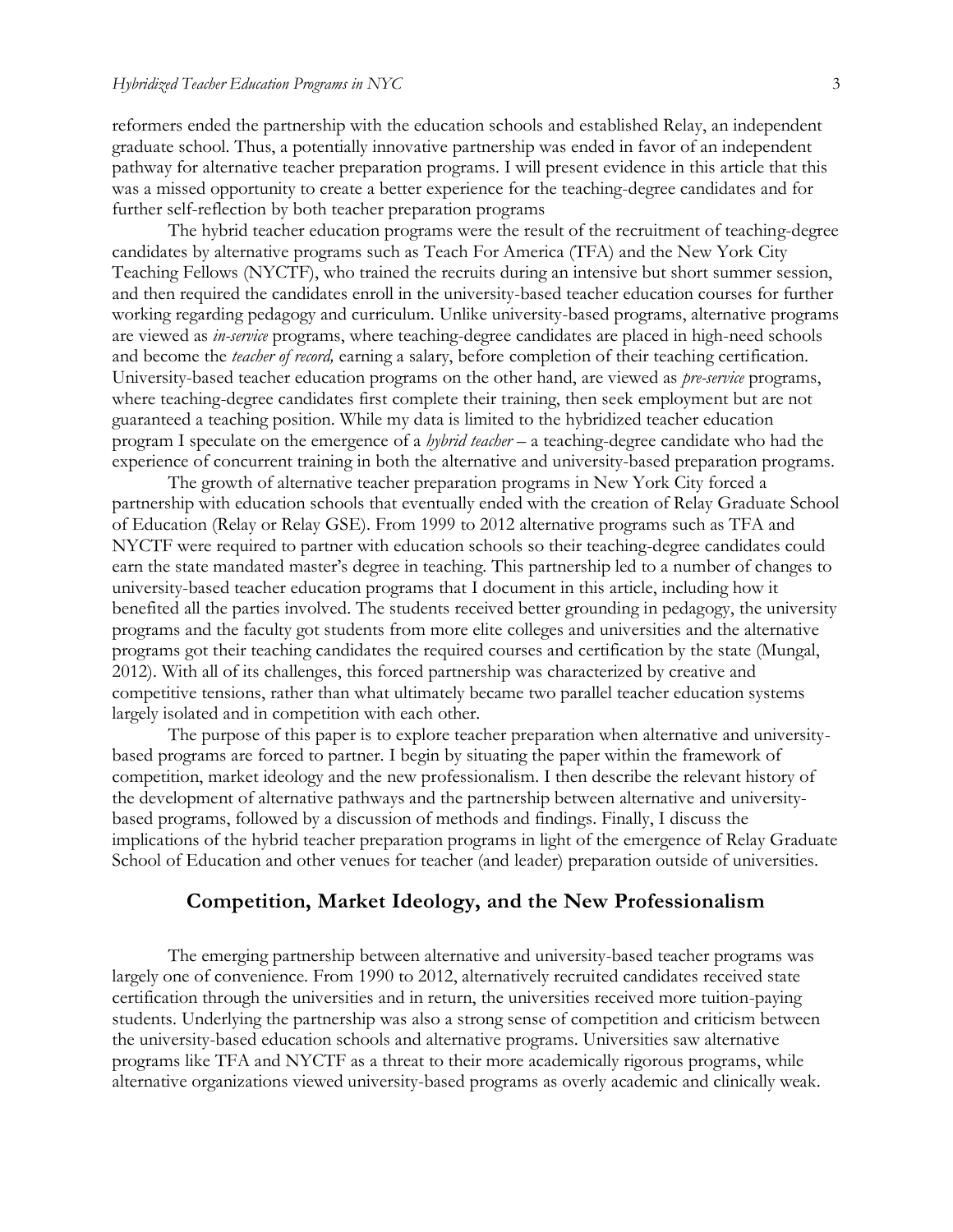As with other education reforms that endorse a market ideology, alternative programs promoted a common narrative of university-based teacher preparation programs as a bureaucratic monopoly being challenged by more agile, efficient and less costly deregulated alternatives. Breaking this university "monopoly" on teacher education through competition is a central tenet of present market-based reform. According to proponents, competition will lead to the creation of new and innovative ways to prepare teaching-degree candidates [\(Hassel & Sherburne, 2004\)](#page-22-0). Under this perspective, competition from alternative organizations will pressure competitors to become more innovative or risk losing consumers to rivals [\(Hursh, 2005;](#page-22-1) [Wells & Holme, 2005\)](#page-25-0).

Critics of university-based preparation programs have focused on whether these programs are able to produce the type of teachers needed to educate students to compete in the present global market as espoused by the recent education reform initiatives [\(Aud et al., 2011;](#page-20-0) [Commission on the](#page-21-0)  [Future of Higher Education, 2005;](#page-21-0) [The Commission on the Skills of the American Workforce,](#page-25-1)  [1990\)](#page-25-1). Proponents of market ideology first argued that the public education system was not functioning properly and that by adopting principles of the free market, education would become more accountable and innovative [\(Hess, Rotherham, & Walsh, 2004;](#page-22-2) [McCluskey, 2005\)](#page-23-0).

This climate of reform allowed alternative programs to flourish. But as others have pointed out, when alternative programs such as TFA form partnerships of convenience with higher education institutions, there may be a lack of congruence of core beliefs and practices [\(Meyers,](#page-23-1)  [Fisher, Alicea, & Bloxon, 2014\)](#page-23-1). The alternative programs saw, in part, as their mission the creation of a different type of professional, one that differed from the university-trained teachers who had been deemed inadequate. The new professional would seamlessly enter schools reformed around accountability measures where good results on high-stakes testing were privileged and promised via the practices of exceptional teachers.

## **Criticism of Teacher Education and The Emergence of Alternative Programs**

How alternative and university-based teacher education programs ended up partnering in universities and ultimately separating is a complex story that includes a mix of teacher shortages, market and deregulation ideologies, and state and local politics. The criticism of teacher education has existed since the creation of the *normal schools*, which trained high school graduates to be teachers. The public perception of a flawed education system was tied into the failures of the teaching corps and supported by critiques from James Koerner's *The Miseducation of American Teachers* [\(1963\)](#page-23-2) and James Conant's *The Education of American Teachers* [\(1963\)](#page-21-1). Among Koerner's recommendations were for multiple routes to gain a teaching license (Koerner, 1963), while Conant emphasized the lack of rigor and issues with state requirements for certification as barriers for graduates (Conant, 1963). Recommendations such as these would form the basis of the deregulation movement that emerged in the 1980s.

Christopher J. Lucas in *Teacher Education in America* (1997) [\(as cited in Gallagher & Bailey,](#page-22-3)  [2000, p. 12\)](#page-22-3), listed the five major areas of criticisms of university-based teacher programs: (1) the poor quality of pre-service teacher candidates, (2) the weaknesses within the structure of preparation programs, (3) the length of pre-service programs, (4) placement and coursework sequence, and (5) student practicum or clinical training. Reports from the Abell Foundation [\(2001\)](#page-20-1), Arthur Levine [\(2006\)](#page-23-3) and the National Council on Teacher Quality [\(2013\)](#page-24-0) highlighted examples of weak training programs. State and federal policymakers added their concerns about education school programs doing a mediocre job of preparing teachers [\(Duncan, 2009\)](#page-21-2). In order to address these shortcomings,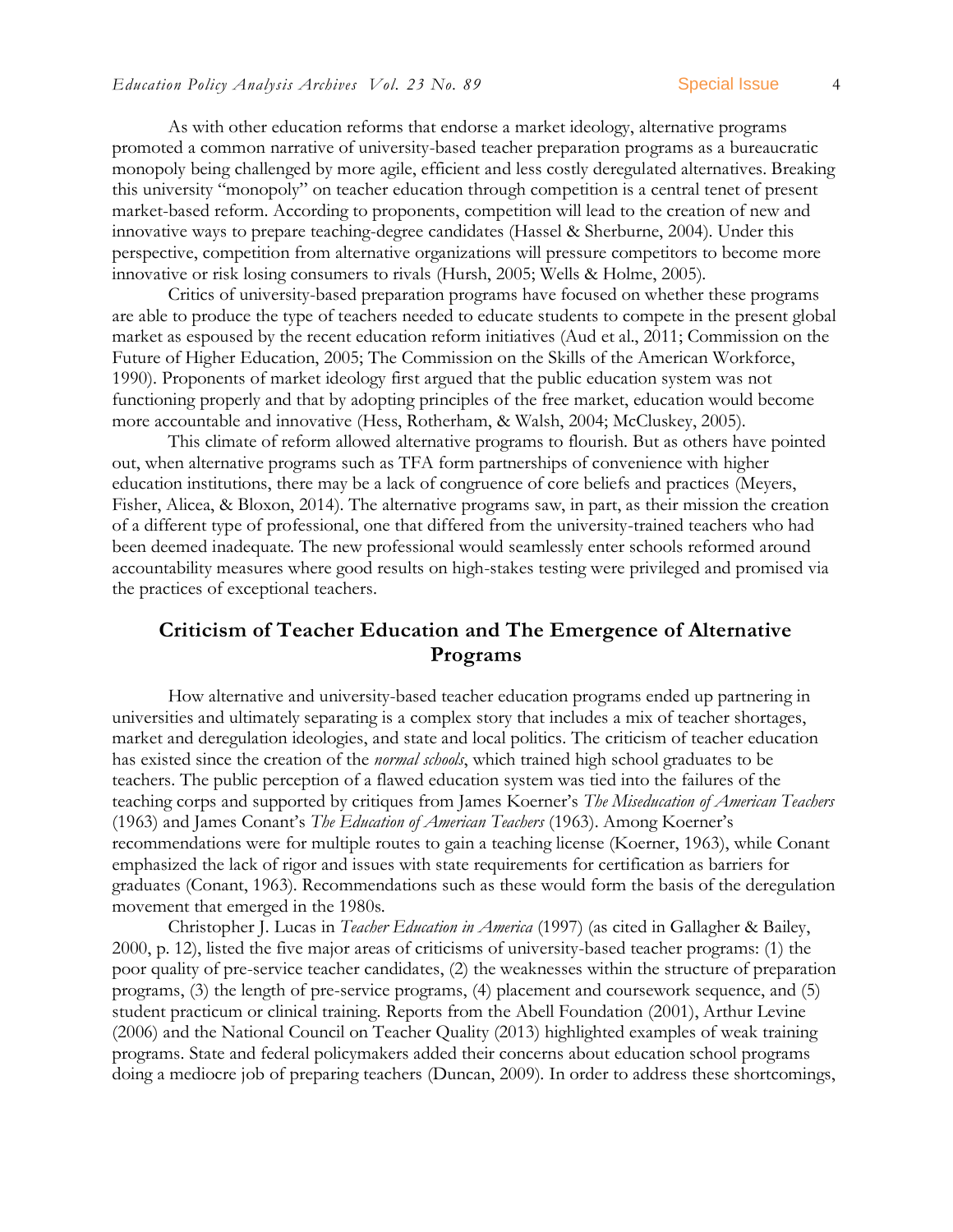proponents of teacher reform emphasized that deregulation and the alternative teacher preparation programs would present solutions to the criticisms.

#### **Teacher Education and the New Professionalism**

The literature on teacher education defines teacher preparation in a variety of ways that reveal a lack of consistency throughout the nations' programs [\(Greenberg, McKee, & Walsh, 2013;](#page-22-4) [Office of Higher Education, 2009;](#page-24-1) [Zeichner & Conklin, 2005\)](#page-26-0). The more prominent route, sometimes referred to as *traditional*, has been associated with the university-based education schools only since the 1960s. This knowledge-based pedagogical route seeks to frame the teaching profession with a "research-based and formal body of knowledge that distinguishes professional educators from lay persons" [\(Cochran-Smith & Fries, 2005, p. 44\)](#page-21-3). This knowledge-based pedagogical model supports the notion of differentiated learning practices that is part of the university-based teacher preparation programs. This contrasts with alternative programs that suggest that any person who can pass a test but without formalized knowledge is eligible to teach.

Arguments for strong university-based education school preparation programs asserted that it would lead to better-prepared teachers and increase the status of teachers, thus allowing teacher education programs to draw the best and brightest. A central belief is that these university-based education school programs produce stronger student gains – such as in overall learning and narrowing the achievement gap – than teachers who are alternatively trained [\(Cochran-Smith &](#page-21-3)  [Fries, 2005;](#page-21-3) [Darling-Hammond & Bransford, 2005\)](#page-21-4) The university-based education school agenda sought to ensure that all teachers were prepared and certified using high professional standards and underscoring that teaching was, indeed, a profession.

Drawing on the sociology of the professions, Evetts (2011) argues that this notion of professionalism may be giving way to a "new professionalism" in which occupation-based professionalism is shifting to more managerial or organization-based professionalism. The new professionalism looks at the change from "notions of partnership, collegiality, discretion and trust to increasing levels of managerialism, bureaucracy, standardization, assessment and performance review" (Evetts, 2011, p. 407). New professionalism takes on the characteristics of the employing organization wherein they are now "organizationally defined and includes the logics of the organization and the market: managerialism and commercialism" (Evetts, 2011, p. 407). This shift away from occupational professionalism is, in part, a consequence of new accountability systems resulting in organizational audit cultures that limit professional judgment, and, in part, a movement to provide alternative pathways to teaching. This new professionalism provides a way of understanding the shift toward alternative teacher preparation and teaching and student learning that is increasingly controlled through standards and assessments. The next section provides some background on the emergence of alternative teacher preparation programs.

#### **The Emergence and Growth of Alternative Routes toward Certification**

The shortage of teachers in the 1970s and into the 1980s suggested a need for innovative methods to draw individuals back into the profession. This led to calls for and the proliferation of modern alternative teacher preparation programs in the mid-1980s, "where projected teacher shortages pushed many state education departments and school districts to create ways of placing a certified teacher in every classroom [\(Humphrey & Wechsler, 2007, p. 484\)](#page-22-5). States such as Virginia and New Jersey experimented with alternative programs in the early 1980s to attract individuals into the teaching profession. At that time, the definition of an *alternative certification route* referred to "any pathway into teaching other than the traditional, college or university-based four-year teacherpreparation program" [\(Grossman & Loeb, 2008, p. 4\)](#page-22-6).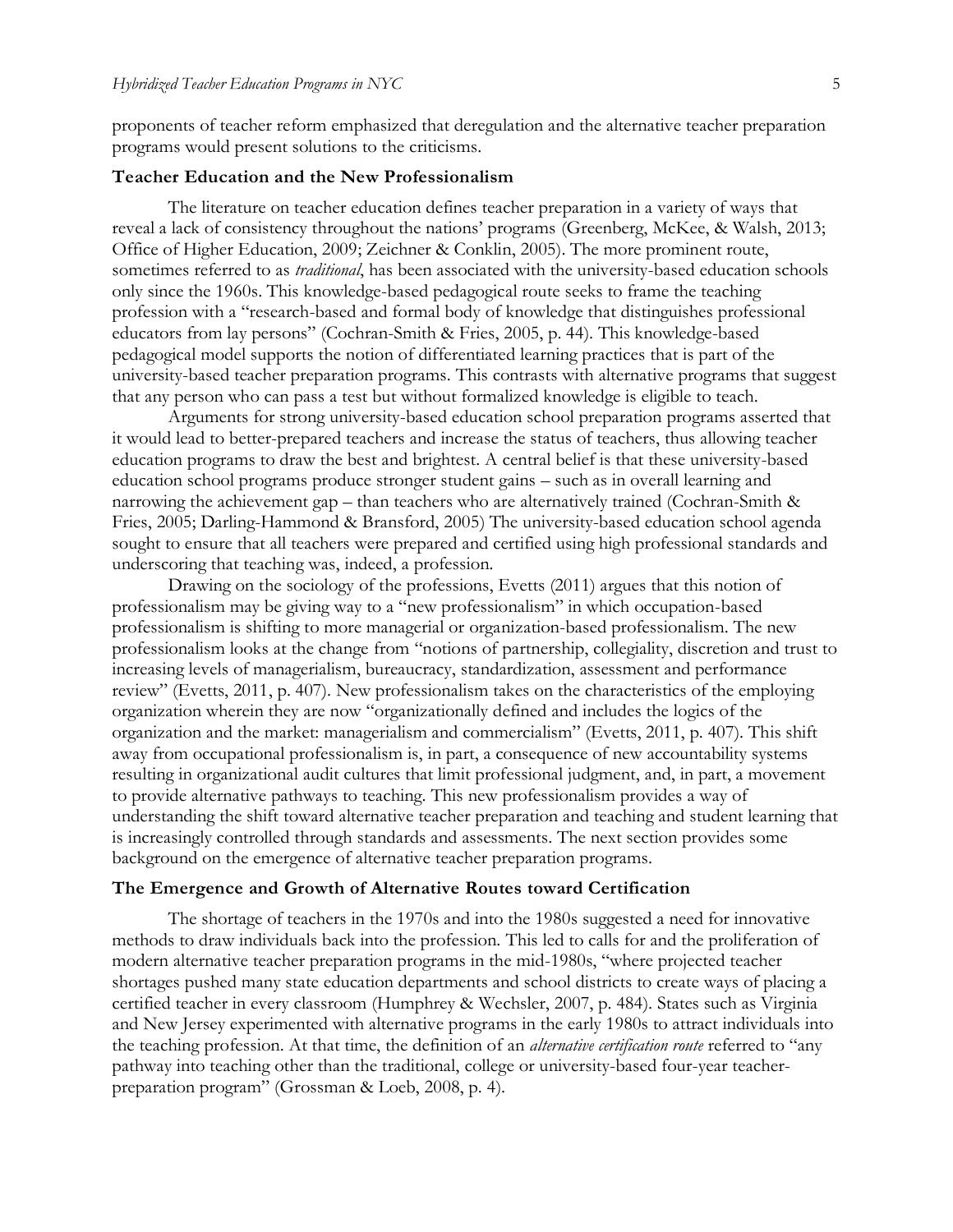These 1980s alternative programs emphasized distinct characteristics such as actively recruiting post-baccalaureates and career-changers; rigorous screening of candidates; mentorship and support systems; coursework before and during teaching assignments, and high performance standards upon completion of the programs [\(Feistritzer, 2008;](#page-22-7) [Zumwalt & Craig, 2005\)](#page-26-1). States also have some differing definitions of alternative preparation. They include abbreviated training, less time, lower cost, less coursework, short program length and better mentoring. Some states included emergency permits to fill essential needs [\(Glass, 2008\)](#page-22-8). By the 1990s, concerns over teacher retention [\(Cochran-Smith, 2004\)](#page-21-5) had replaced concern about teacher shortages. Critiques of teacher programs such as low standards, weak students and discrepancies in institutional quality and oversight, as well as the shift to economic market ideologies promoted modern alternative teacher programs.

Alternative programs are linked to the deregulation movement whose aim is to break the monopoly held by education school preparation programs [\(Tonna, 2007;](#page-25-2) [Torres, 2005\)](#page-25-3). This deregulation movement has some of its origins within the critiques of Conant (1963) and Koerner (1963), but also from the National Commission on Excellence in Education and their commissioned report, *A Nation at Risk* [\(1983\)](#page-23-4). ANAR spread the belief that the education system was failing American children and the U.S. economy. With the reduction of government funding for social and education programs, other organizations moved in to provide services for supposedly less money [\(Zeichner, 2010\)](#page-26-2). By 2007 alternative teacher programs were connected to colleges and universities, school districts, and private non-profits educational management organizations [\(Constantine et al.,](#page-21-6)  [2009;](#page-21-6) [Raphael & Tobias, 1997\)](#page-24-2). One survey reported that education schools ran 69% of the alternative certification programs in their sample and they "have come to dominate this enterprise, blurring the distinction that once made such programs 'alternative'" [\(Walsh & Jacobs, 2007, p. 7\)](#page-25-4)

In 1985 there were eight alternative teacher preparation programs in the United States [\(Humphrey & Wechsler, 2007;](#page-22-5) [National Center for Alternative Certification, 2007\)](#page-23-5). By 2012 there were 41 university-based programs and 219 non university-based programs in 45 states, and DC [\(U.S. Department of Education & Office of Postsecondary Education, 2013\)](#page-25-5). They represent national programs such as TFA and Troops to Teachers (TTT), as well as state, local and district run programs that emphasize subject-knowledge, real world and life experiences [\(Ballou et al., 1999;](#page-21-7) [Zumwalt, 1996\)](#page-26-3).

This more recent introduction of alternative preparation programs has opened a market for teacher preparation, allowing competitors from a diverse group of providers and surprisingly alternative programs from within universities, to recruit and prepare teachers with certification still in the domain of the state government. Alternative programs have been viewed as the solution to end teacher shortages, diversify the teaching corps, and challenge the monopoly held by colleges and universities that prepare teachers.

#### **Policy Changes in New York State**

Alternative teacher preparation programs emerged in response to social and economic changes as well as political pressure. A series of political decisions and policies ensured that alternative programs would survive and thrive. Prompted in part by ANAR, as well as a shift toward a free market economy – what was supposed to be a temporary solution to a teacher shortage in the 1980s would become a permanent aspect of teacher preparation by 2012, with the arrival of Relay GSE. These policy changes also forced the partnership that led to the hybridized teacher program.

Reformers pressured lawmakers to support alternative program legislation. With teacher shortages looming, New York City School Chancellor Harold O. Levy along with United Federation of Teachers president Randi Weingarten supported these early reforms [\(Goodnough, 2000\)](#page-22-9). Joining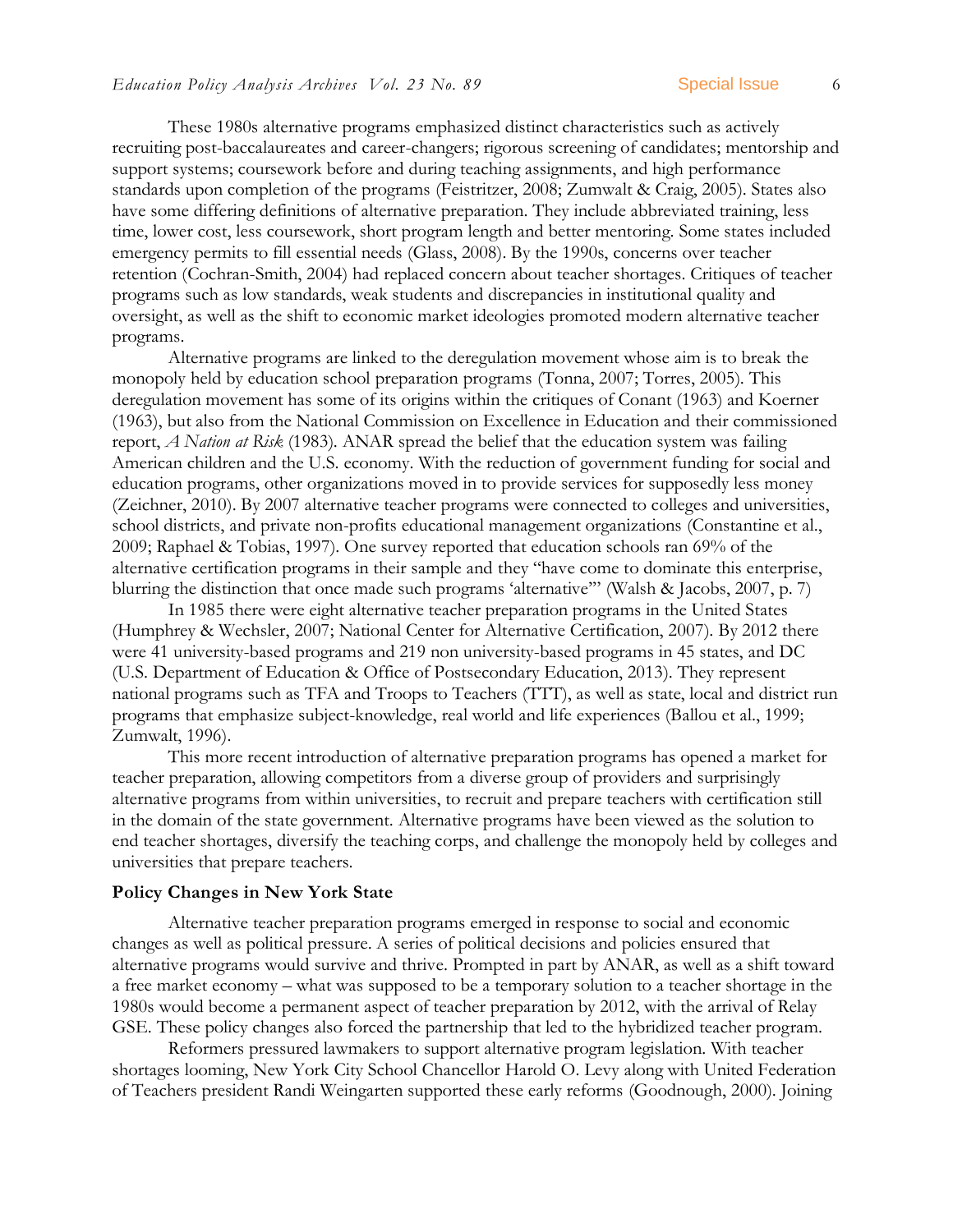with the New York City Board of Education and the education schools, these interest groups partnered together to alleviate the teacher shortage and also to ensure that alternatively trained teachers would register "for programs run by colleges and universities offering mentoring and the equivalent of an education degree in evening, weekend and summer classes over as long at two years" [\(Keller, 2000\)](#page-23-6).

Richard P. Mills, then Commissioner of Education for the State of New York (1995- 2009), supported the legislation in 1999 that required teaching-degree candidates to obtain a mMaster's in Education [\(National Center for Alternative Certification, 2010\)](#page-23-7). Mills effectively tied alternative teacher programs to university-based education schools and forced a partnership that would last 12 years (Mungal, 2012). As a result, TFA and the NYCTF would partner with various university-based education schools, allowing their candidates to earn a master's degree while being teacher of record.

The release of *No Child Left Behind* [\(2001\)](#page-25-6) once again cast education as needing greater standards, accountability and highly qualified teachers [\(Apple, 2006;](#page-20-2) [Ryan, 2004\)](#page-24-3). This was again highlighted by the *Race To the Top* component within the *American Recovery and Reinvestment Act* [\(United States Department of Education, 2009\)](#page-25-7). Around this time, non-profit educational management organizations (EMO) and philanthropic organizations saw financial incentives [\(Miron](#page-23-8)  [& Urschel, 2010\)](#page-23-8) and opportunities to influence educational policy [\(Burch & Bulkley, 2011\)](#page-21-8). Significantly, leaders from three charter school networks (KIPP, Uncommon Schools and Achievement First) and the Dean of Education for Hunter College, David Steiner banded together to create Teacher U – a program to prepare teachers specifically for the charter school networks [\(Carey, 2009;](#page-21-9) [Mungal, 2012\)](#page-23-9).

#### **Relay Graduate School of Education**

With David Steiner becoming Commissioner of Education for the State of New York in 2009 [\(Cramer, 2011\)](#page-21-10), the New York State Board of Regents introduced a clinically rich teacher preparation in 2009 [\(New York State Board of Regents, 2010\)](#page-24-4). On February 3rd 2011, the Board of Regents granted a provisional charter to form an independent college named Relay Graduate School of Education [\(New York State Board of Regents, 2011\)](#page-24-5).

This independent graduate school of education would have locations in Manhattan and Brooklyn and was authorized to offer a Master of Arts in Teaching degree (M.A.T.) in middle school education. Relay had no affiliation with the university-based education schools and was a standalone program. Their candidates would instead take modules offered by Relay. Relay's model of teacher preparation focuses strongly on the clinical experience that is then reinforced via mentorship and teaching *modules* [\(Kronholz, 2012;](#page-23-10) [Mooney, 2012;](#page-23-11) [Otterman, 2011\)](#page-24-6). These modules replace any of the pedagogical courses. A key point is, like Teacher U, Relay specifically prepares teachingdegree candidates for charter schools.

In four years Relay's influence has spread to eight states [\(Relay Graduate School of](#page-24-7)  [Education, 2014a,](#page-24-7) [2014b\)](#page-24-8) and has grown to include other charter schools [\(Aspire Public Schools,](#page-20-3) [2015;](#page-20-3) [Harris, 2014;](#page-22-10) [Hutson, 2014;](#page-22-11) [New Schools for New Orleans, 2014\)](#page-24-9). Alternative routes to teaching have evolved from originally addressing a teacher shortage to addressing retention. The creation of Relay GSE effectively ended the need for the partnership between alternative and university-based programs thus also ending whatever potential the hybridized teacher program held.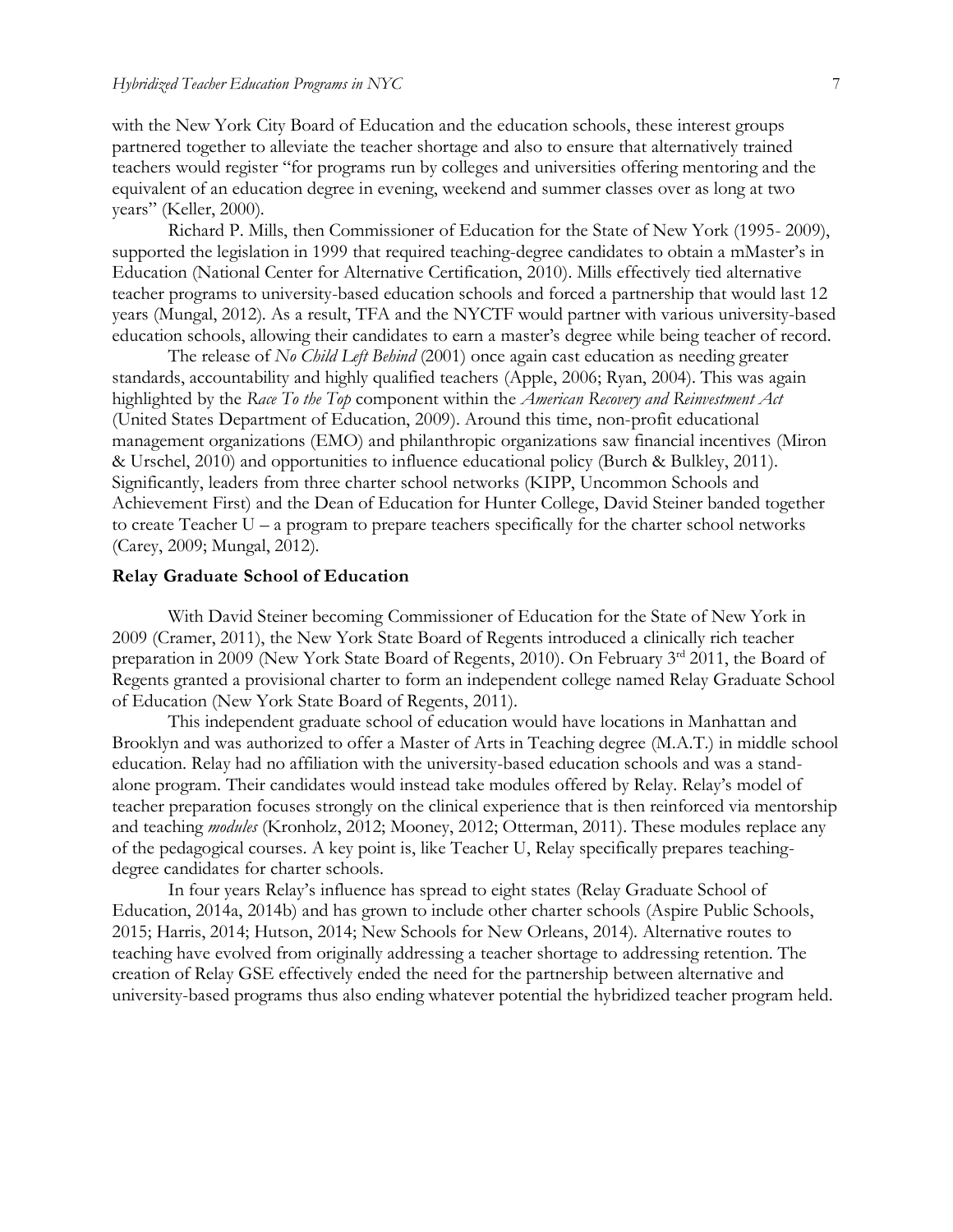## **Research Design**

This research is a multiple interview study of faculty in university-based teacher education programs. The selected sites represented institutions of higher education that either directly or indirectly dealt with alternative programs. The interviewees for this study consisted of faculty members in six schools of education located in New York City. This research utilized a convenience sample of interviewees involved with preparing teaching-degree candidates in various capacities such as faculty, administrators, and so on.

The purposeful sample reflected diversity in terms of size, connection to alternative programs and type of institution (public or private). Table 1 provides an expanded account of the selected sites including information on type, affiliation and programs at the time of the study.

**University Type Site Professional Route Alternative Route TFA/ NYCTF** Large Public Large Private Small Private Site 1 Site 2 Site 3 Site 4 Site 5 Site 6 Yes Yes Yes Yes Yes Yes Yes Yes Previous Program Yes Yes No

Table 1 *Selected Institution Sites in the Greater New York City Area (2012)*

The research questions guiding this study are: (1) how do faculty and administrators in university-based education schools understand the forced partnership with alternative teacher preparation programs? (2) Have practices within education schools changed with this forced partnership? And if so, how? (3) How do faculty and administrators envision the direction of teacher preparation in the context of an independent graduate school?

I conducted 21 in depth interviews with participants from the six sites as well as document analysis of each of the programs. The interviewees include deans, chairs, professors, administrators, and directors of teaching and alternative programs. Seven individuals held deanship positions at various times. Five held the chair position. All interviewees taught teaching-degree candidates. The interviews consisted of open-ended questions and lasted between 75-90 minutes with follow-up emails for clarification. Interviews were transcribed and coded for relevant themes. I used the software Atlas.ti to help manage and organize the interview transcripts.

## **Findings and Analyses**

As we have seen, hybridized teacher preparation programs emerged due to the forced partnership that drew teaching ideologies from alternative and university-based programs. Both programs as well as the teaching-degree candidates benefited from this collaboration. The alternative programs used the partnership to get their candidates certified by the state during their in-service as teacher of record. The university-based programs were stabilized by the influx of alternative candidates and were able to use that funding to ease some of their financial burdens.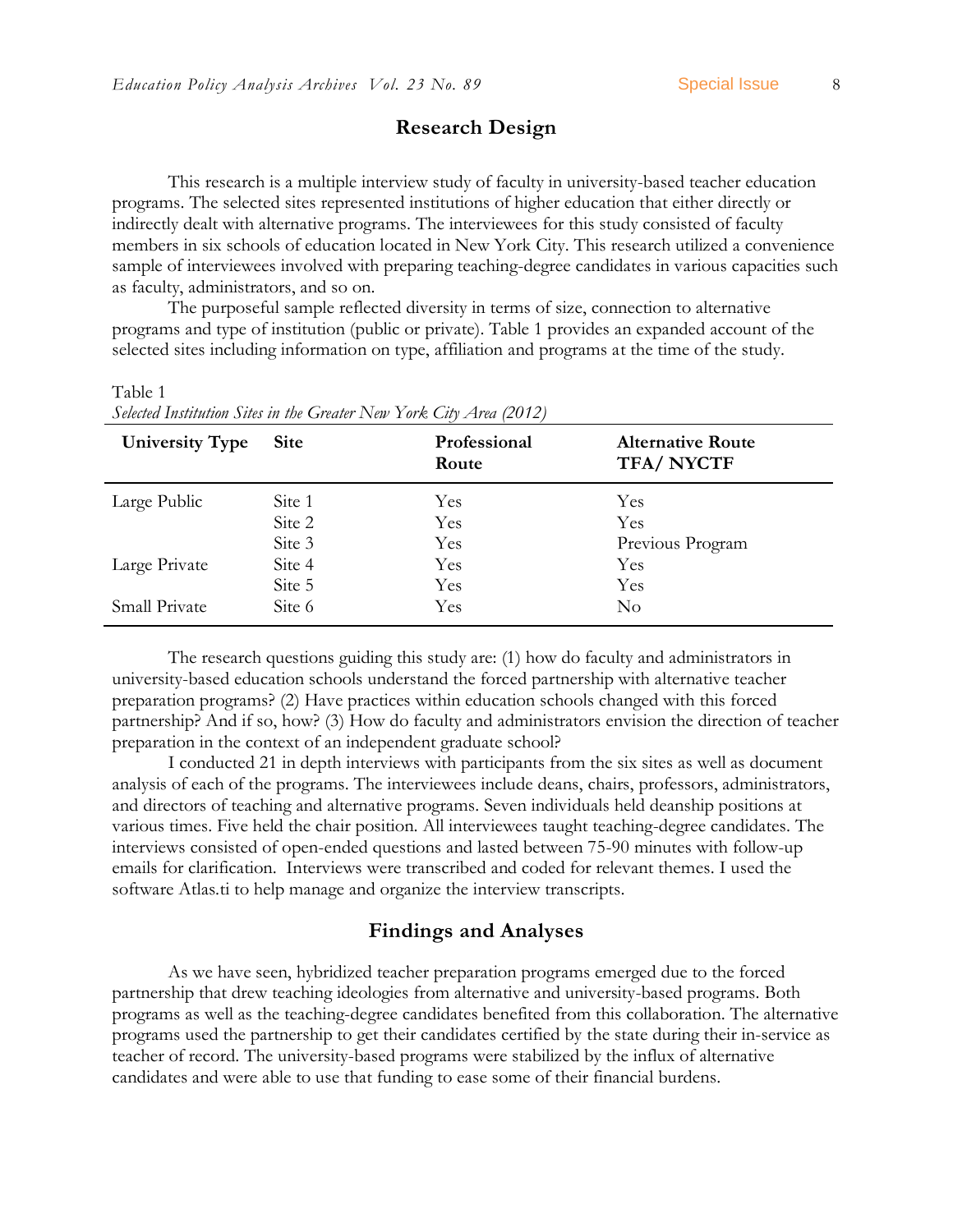Most importantly, as I will describe, the university-based programs while initially resisting the alternative programs, began to self reflect on their practices and also on the order of courses that the alternative programs and their candidates demanded before entering the classroom. Lastly, the interviewees believed that the alternative candidates benefited from the greater exposure to educational foundational courses and pedagogical courses. This section contextualizes the emergence of the hybridized teacher program.

#### **The Emergence of Hybrid Practices**

The 1999 New York State Board of Regents teacher education regulations allowed institutions of higher education to offer teacher preparation programs aimed at career changers, and individuals who held academic degrees or professional degrees. Importantly, the *Transitional C* program meant that all candidates would participate in a college program for the pedagogical component [\(University of the State of New York, 2010\)](#page-25-8). The university-based programs provided the requirements for the alternative program candidates to become highly qualified teachers, which included the granting of a master's degree in teaching. One former dean discussed how the alternative programs benefitted from the partnership. She explained:

[They used] our original course of study. We had to use what we already had… because those were already approved by the state and the department. So we had to work within those limitations. What we did was, within each course we redesigned content differently. They took the support that we give our traditional students. And we basically made it available in addition to the coursework of the alternative programs, because…we provide that to our regular programs and the alternative programs wouldn't have built that in. But we did. (Former Dean)

This former dean noted that the early alternative programs were bound by the state regulations on content and hours. Since the university-based programs already had state approval for the coursework, it was easiest for the alternative programs to use what was approved than to create their own.

Both alternative and university-based programs were dependent upon each other to fill some essential needs. With declining enrollments, many university-based programs needed the numbers to maintain their programs. One associate dean described the state of her program before alternative programs:

[Our program] has not thrived as well. And so the numbers were always in jeopardy, they were always fewer than people thought were necessary to maintain a program. At that time our dean got involved with both Teach for America and New York City Teaching Fellows as a way to dramatically increase the New York City numbers and it worked. (Associate Dean)

Another acting dean agreed, adding that, "The graduate…. numbers were fragile. I think that made the influx of this group of students, the 300 in the first year, very attractive. I mean one hundred to two hundred Fellows and 160 TFAs made it attractive." These interviewees noted that the relationship with the alternative programs provided benefits to both programs through faculty support and the state pre-approved regulations for coursework as well as generating money and increasing enrollment.

The partnerships brought changes to the way education schools viewed teacher preparation. One director of teaching summarized the relationship between the two programs:

I think we have found ways to work with alternative teacher education [programs]. I think that alternative teacher education recognizes that schools of teacher education and institutions are a very important resource and they've learned how to use us. If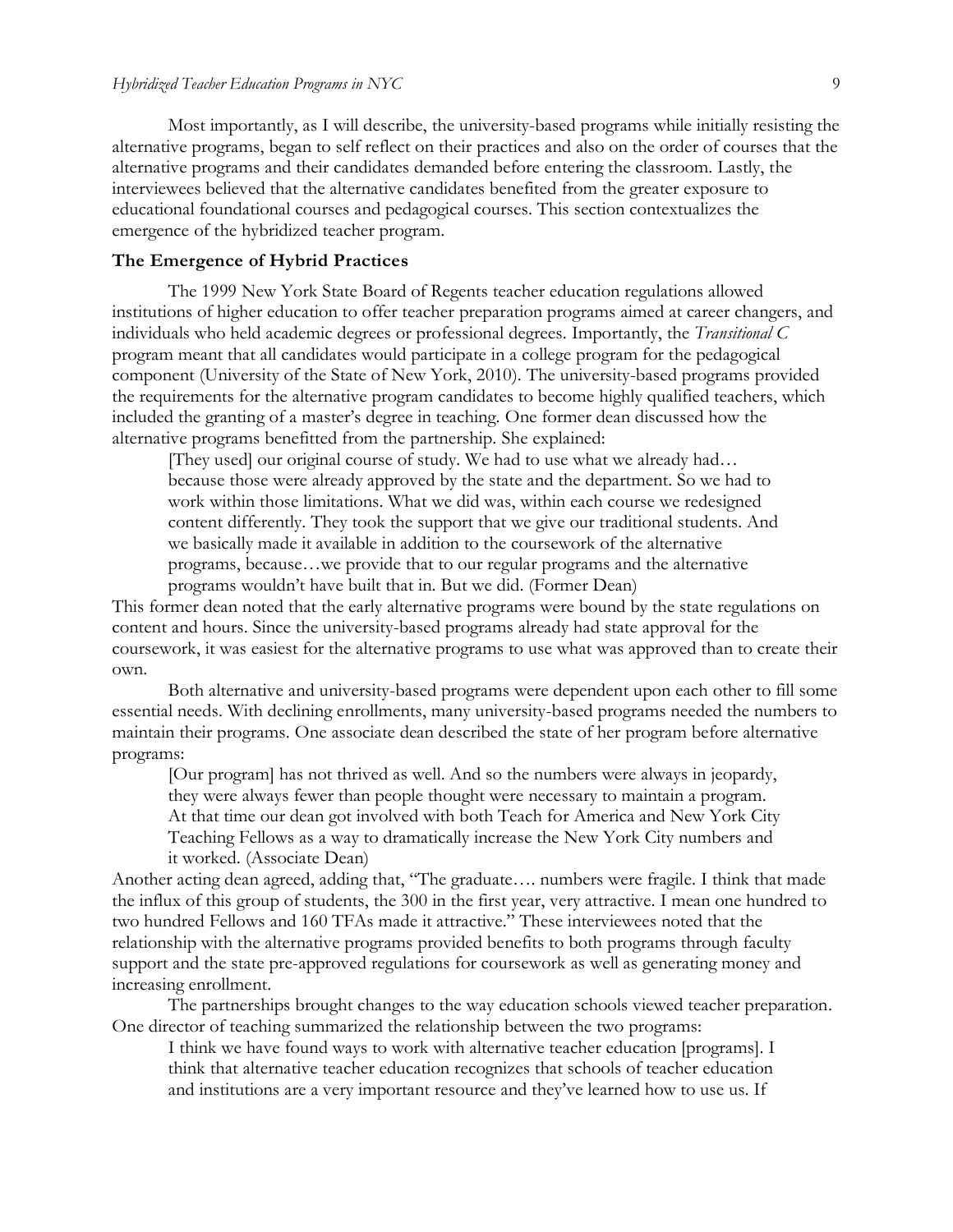anything, I think we each have adapted to each other in ways that have made many of these programs better. (Director of Teaching)

The directors' comments came before the arrival of the Relay GSE but were given in a political context in which alternative programs had to partner with the university-based schools.

#### **Effects of Partnership on Teacher Preparation Programs**

Before the proliferation of alternative programs, the university-based education schools prepared nearly all teachers and the school districts' departments of education hired and placed teachers. Critics argued that the education schools were not properly preparing teaching-degree candidates [\(Lucas, 1997\)](#page-23-12) and that local education authorities should have more input into the training of the people they were hiring for their schools. A number of interviewees alluded to the NYCDOE's support of alternative programs. The director of teaching explained why the local education agency would support alternative programs. He stated:

[They] were a primary motivating force. They historically had not been great fans of the schools of education. They have criticized schools of education for not preparing our students for success to become effective teachers in the inner-city schools. (Director of Teaching)

This shift in power could be viewed as a case of self-interest for the NYCDOE, which gave them more control over teacher preparation and recruitment. The NYCDOE and many policymakers were critical of the programs within the education schools and they became prominent supporters of alternative programs.

A number of interviewees pointed out the evolving relationship between the New York City Teaching Fellows and the NYCDOE. The NYCDOE had criticized education schools for not producing the teachers needed for urban schools. At the same time, then Mayor Bloomberg and Chancellor Klein were pushing their agenda to undermine university-based programs [\(Tilson, 2011\)](#page-25-9). One acting dean elaborated on this shift in power and explained that both the NYCDOE and TFA were now setting the standards for what they would accept as teacher quality. Another director summarized the relationship as, "Teaching Fellows, the external agency and the Department of Education are one and the same. It is run by the Department of Education in our city and it's an outgrowth of their organization" (Director- Alternative Programs). The alternative teacher preparation programs and the New York City Department of Education saw themselves as consumers and as such, could begin to make demands from the education schools as to what type of elements should be included in the training of teaching-degree candidates.

#### **Re-organization of Teacher Preparation Programs**

While professional and alternative programs made the best of a relationship based on political compromise, they were also in competition with each other. Some interviewees described how this competition led to reorganization and streamlining within teacher preparation programs. A director whose institution is highly involved with alternative programs supported the notion of competition. He stated:

Good competition creates better quality products. I think here is an opportunity for competition – good, bad, or indifferent; if it causes people to stand up and re-think the work they are doing, with the possible notion of having a better product, I think it's a good thing. (Director-Alternative Programs)

Another interviewee described how he thought the competition from other alternative programs impacted education schools:

It's shaking the cobwebs off for some [teacher preparation programs]. You know when you think you're the only one who can create something you have no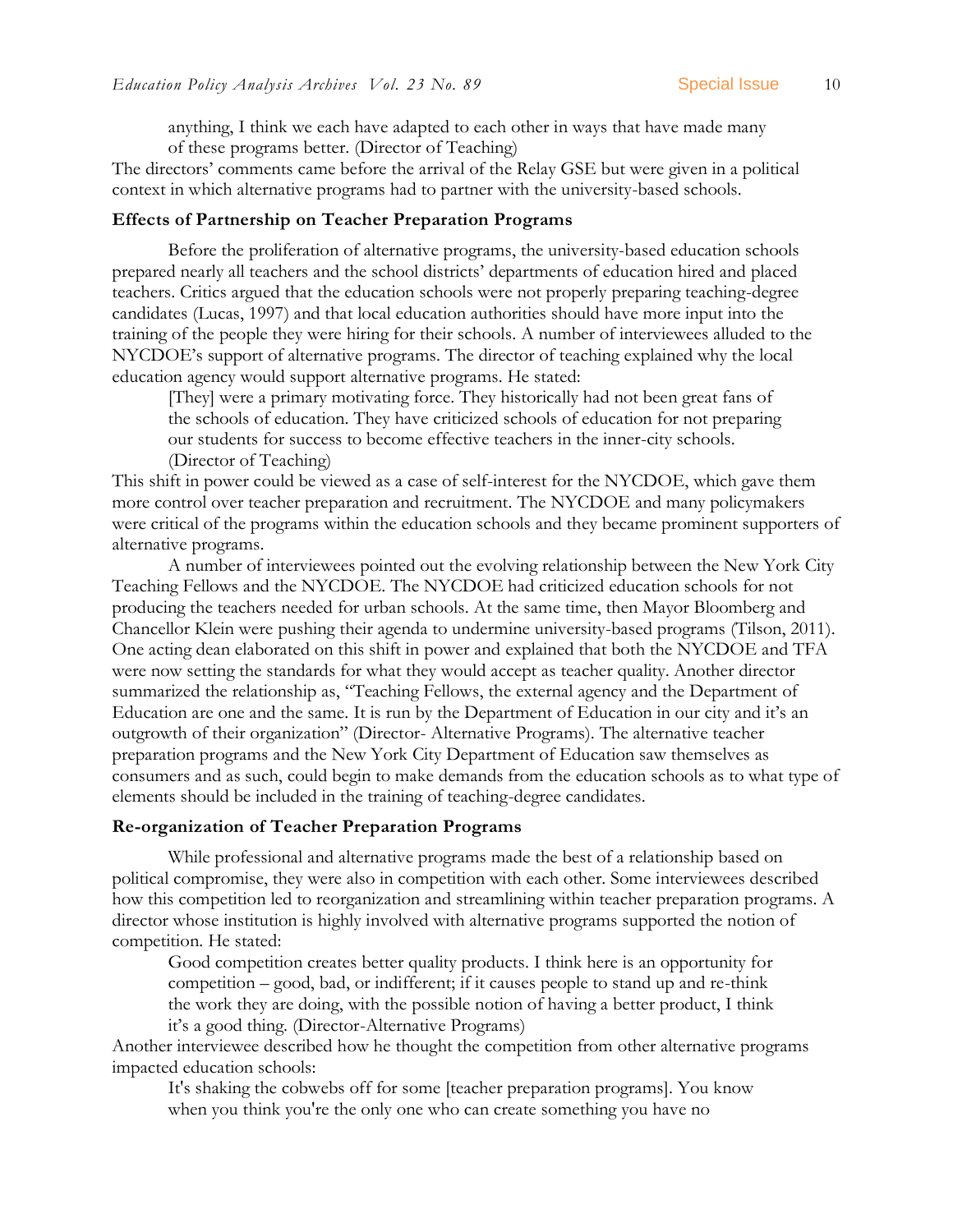competition, right? And all of a sudden you have competition and then you have to think about how you [are] doing things. (Professor)

Several interviewees discussed the positive ways that alternative programs informed the recruitment efforts of the university-based programs and a few admired the recruiting practices of Teach for America for attracting a more elite type of candidate. For instance one dean stated:

Teach For America does a great job recruiting. They're the best recruiters in the country right now, probably in the world because they're getting the best students from across the country from the best universities. They're bright, they're motivated, [and] they work really, really hard. And some of them succeed. So we should learn from Teach For America how to recruit. (Dean)

The recruiting practices of alternative programs have earned them accolades from government and business leaders [\(Bloomberg Businessweek, 2011;](#page-21-11) [Sellers, 2006\)](#page-24-10) and have caused faculty to acknowledge their lack of proactive recruitment strategies.

The alternative programs provide a number of incentives that the education schools cannot or have not been able to match. Alternative candidates are placed within a classroom as teacher of record and receive a competitive salary after only five-to-six weeks of summer training. TFA and NYCTF candidates were guaranteed a position within the district. NYCTF was the NYCDOE version of TFA – a more elite recruitment program that offered teaching positions in high needs areas. TFA candidates were also guaranteed positions as they too were partnered with the NYCDOE. TFA candidates however, were more likely placed within the charter schools, which were privately run public schools. Their work within inner city schools and the mission statement of being a local peace corps also served to strengthen their resumes for those who were looking at TFA or NYCTF as stepping-stones into other career choices.

The funding and connections to philanthropic organizations as well as a number of highly visible business and government organizations also made this alternative route to teaching a lucrative opportunity. The ability to earn a master's degree while teaching and having a majority of it paid for by the recruiting organization as well as the competitive salary made programs such as TFA and NYCTF highly sought after. University-based education schools are not able to compete with this model nor do they have the connections or financial incentives. However, it may cause education schools to come up with programs that get their candidates into the classroom sooner.

Interviewees also talked about the characteristics of the alternative teaching-degree candidates. A former chair noted:

TFA students are by and large, young recent graduates having recently changed what their career goals were, to teach for a minimum two years, to teach for at least two years in inner city schools. They are well educated. They are the smartest students, as a group that I've ever had. They come from very good universities and they're very competent, they're very capable, and they're very committed to serving these kids.

Other interviewees described TFA candidates "as very bright, highly motivated students" (Administrator). TFA and NYCTF candidates "were more curious. Many of the Fellows coming from private elite colleges and many did not attend New York City public schools" (Assistant Dean). Another interviewee added:

The people, who come into Teach for America, by definition, come from the best and brightest. And because of the way they are screened, they end up being pretty sharp. Now that doesn't correlate perfectly with the teaching. But if I had to choose between picking someone who's been well-educated and smart, and someone welleducated and not so smart, but trained as a teacher – give me the well-educated,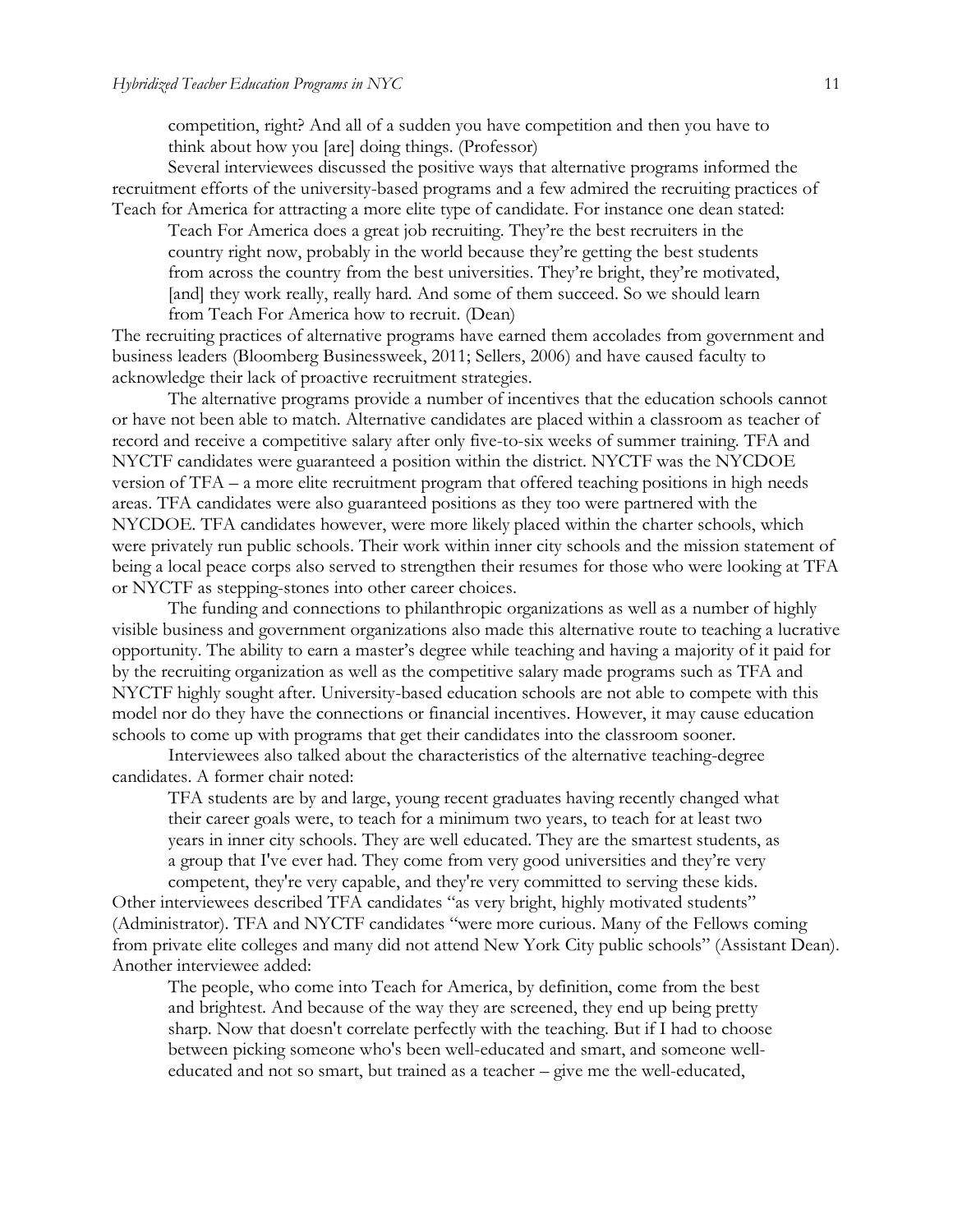smart one and I will teach that person to be a teacher. It won't take much. And I didn't used to think that way. (Dean)

Overall alternative teachers were "diverse in age, background, experience and ability" but not in cultural diversity (Assistant Dean). As the demographics of the teaching-degree candidates changed, so did the demographics of teachers in New York City. This research captured the perceptions of the interviewees on the demographic change. Arguments for alternative programs included the belief that it would increase the amount of minorities, men and career changers. One Dean noted that recruitment of alternative candidates did not focus on local communities. She explained, "Most of the teachers who would come into teaching here would be [local] based. Now you're talking about bringing in outsiders." Another interviewee described the alternative programs as very homogeneous:

The Fellows in the beginning were not a diverse group of students at all – White people only. That was truly bothersome…the differences are many, socioeconomically very different, culturally very different, worldview very different, expectations very different. Long-term vision in terms of teaching as a career, very different than a traditional student who sees this as more of career than the Fellows who will, as soon as they're in the program they're already thinking, "What I'm going to do when I'm done with my Master's degree?"(Assistant Dean)

The shift in recruiting practices suggested that fewer teachers would come from local neighborhoods and may not represent the demographics of the students they would be teaching. Table 2 provides an overall view of the demographics of New York City teachers and students collected from 2011- 2014 [\(Casey, 2011;](#page-21-12) [Klein, 2014;](#page-23-13) [New York City Independent Budget Office, 2014a,](#page-24-11) [2014b;](#page-24-12) [Teach](#page-25-10)  [For America Inc., 2014;](#page-25-10) [U.S. Department of Education & Institute of Education Sciences, 2013\)](#page-25-11).

| NYC Teacher/Student Black Latino White<br>Data $\%$ |      |      |      | Asian | <b>Other</b> | Multi-<br>Ethnic | <b>Native</b><br>American |
|-----------------------------------------------------|------|------|------|-------|--------------|------------------|---------------------------|
| TFA-National                                        | 21   | 13   | 48   | 6     | $-$          | 6                |                           |
| TFA- NYC Teachers                                   | 9.8  | 9    | 65   | 9.2   | $-$          | 5.4              | 0.4                       |
| Teachers-National                                   | 6.8  | 7.8  | 81.9 | 1.8   | 4            | 1.0              | 0.1                       |
| NYC-Teachers                                        | 19.9 | 14.4 | 58.6 | 5.9   |              |                  |                           |
| NYC- Students- Public                               | 27.3 | 40.5 | 14.9 | 16    |              |                  | 1.3                       |
| NYC-Students-Charter                                | 58.8 | 34.3 | 3.3  | 2     |              |                  | 1.6                       |
| NYC- Students- Non-<br><b>Public</b>                | 12.8 | 13.7 | 62.9 | 5.4   |              |                  | 5.1                       |

Table 2 *Demographics of New York City Teachers and Students*

According to the above collected data, TFA may have increased its diversity nationally, but some data indicated that there is still much more to do in New York City (Casey, 2011) as well as the New York City charter schools where TFA teachers are not representative of the students. However it is also evident that the public schools have diversity disparities.

**Innovation within university-based programs.** The length of programs also changed as traditional programs restructured, merging courses, omitting others and decreasing the number of credits needed to complete the degree. "What it forced teacher education programs to do is to rethink what their offerings are, to rethink their credit load" (Professor Emeritus). University-based programs reported that when they took in the alternative programs, they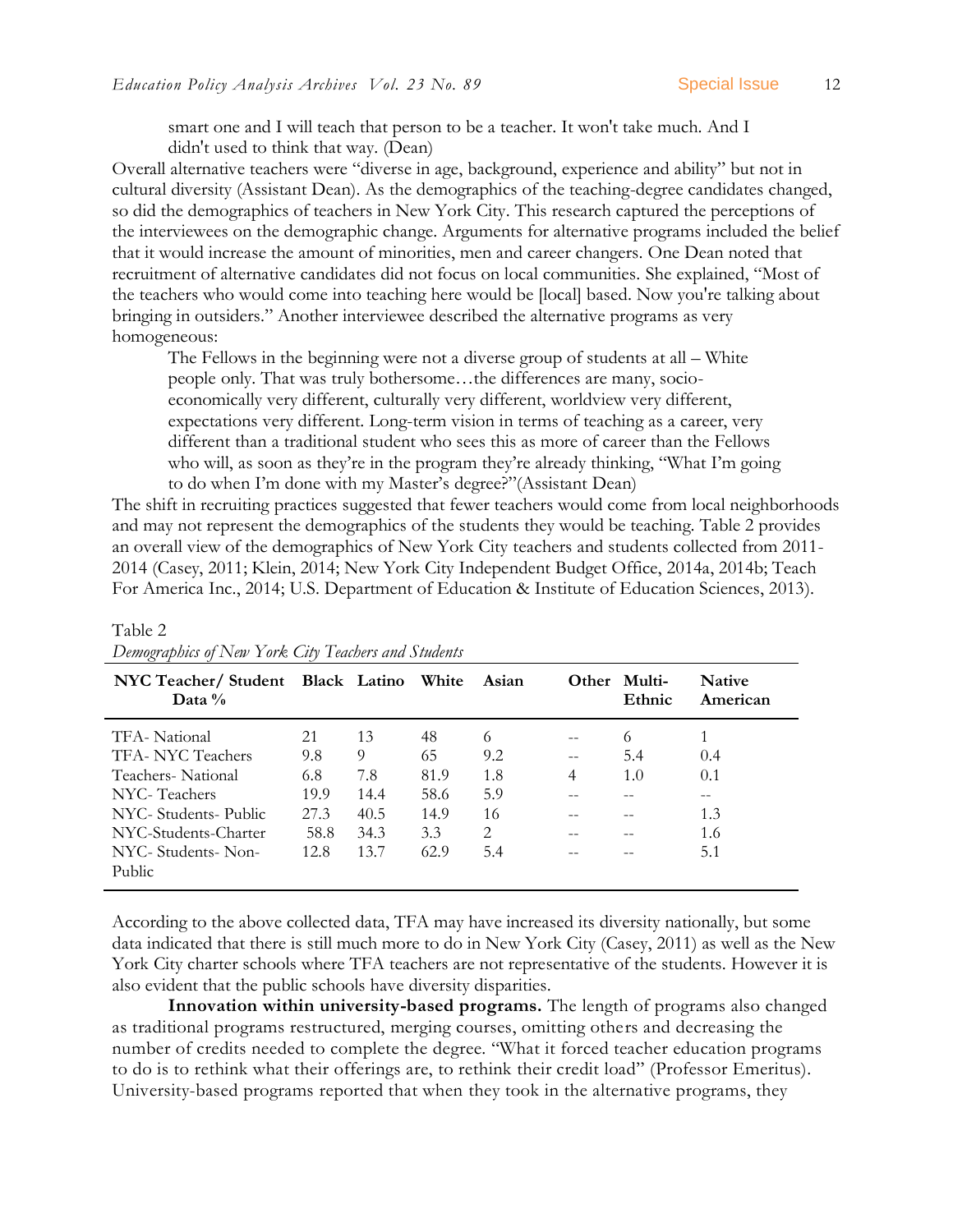wanted to ensure that those programs were not only as strong as the university-based programs, but also "in a couple of our programs we redesigned our, quote, regular programs to match our alternative certification programs in every way except in the order of classes" (Acting Chair).

Ultimately it may matter less who inspired whom, or who pushed whom, than the nature of the conversation that was occurring and the move by university-based programs to respond to an ever-changing teacher preparation environment. At some of the education schools, interviewees indicated that faculty not only were rethinking their programs in terms of course load and length and credits, but they had also implemented these changes as they began to reconsider what was important and necessary. While there was change and innovation within the university-based schools before the emergence of alternative programs, it is also evident from the interviewees that competition with alternative programs provided added impetus to innovate.

The partnerships were not without their detractors who believed there were underlying problems that shifted the oversight of teacher preparation away from the teacher preparation programs. Interviewees expressed concerns about the oversight of alternative programs. One administrator discussed the role of state government and believed "they would like Teach For America to do their own program and bypass the colleges" (Administrator), which would eventually happen. One former chair believed that the government wanted more privatization of education. Some interviewees believed that alternative programs were given greater leeway and had less oversight than university-based programs. Supporters and detractors of alternative programs wanted assurances from governing bodies that there would be fair and equal oversight for the alternative programs.

#### **The Hybrid Teacher Preparation Program**

The partnership between the alternative and university-based programs presented a glimpse into what I believe was potentially one of the most interesting findings. The two programs shared the preparation of the alternative candidates and created a distinctive program that came about due to government policy, a need for teachers, and a rethinking of what is needed to be a highly qualified teacher.

Based on the descriptions of the interviewees, it appears that a somewhat unique process took place. By the time these alternative candidates had begun their coursework, they had already completed the five or six-week orientation provided by the alternative organizations. Some interviewees were critical of the alternative preparation programs pre-service component because the time was too short to become proficient to deal with classroom situations. One former dean explained:

I think in six weeks, you can only develop a small bag of tricks. I think without observing the teachers, and even if you know the tricks, [and] you know the repertoire you haven't had a chance to practice them.

A former acting dean concurred, stating that there was "not enough time in schools preparing before you become a teacher of record." It was this short preparation experience that concerned many of the interviewees who felt it was not long or in-depth enough to properly prepare the alternative candidates to enter the local urban classroom.

For the most part the alternative candidates could complete the training and earn the master's degree as quickly as two to three years. Interviewees specifically described the content of the alternative program to include courses on methodology, classroom management, and pedagogy as well as courses that were done online. These courses were moved to the start of the program to prepare the alternative teaching-degree candidates who were entering the classroom with relatively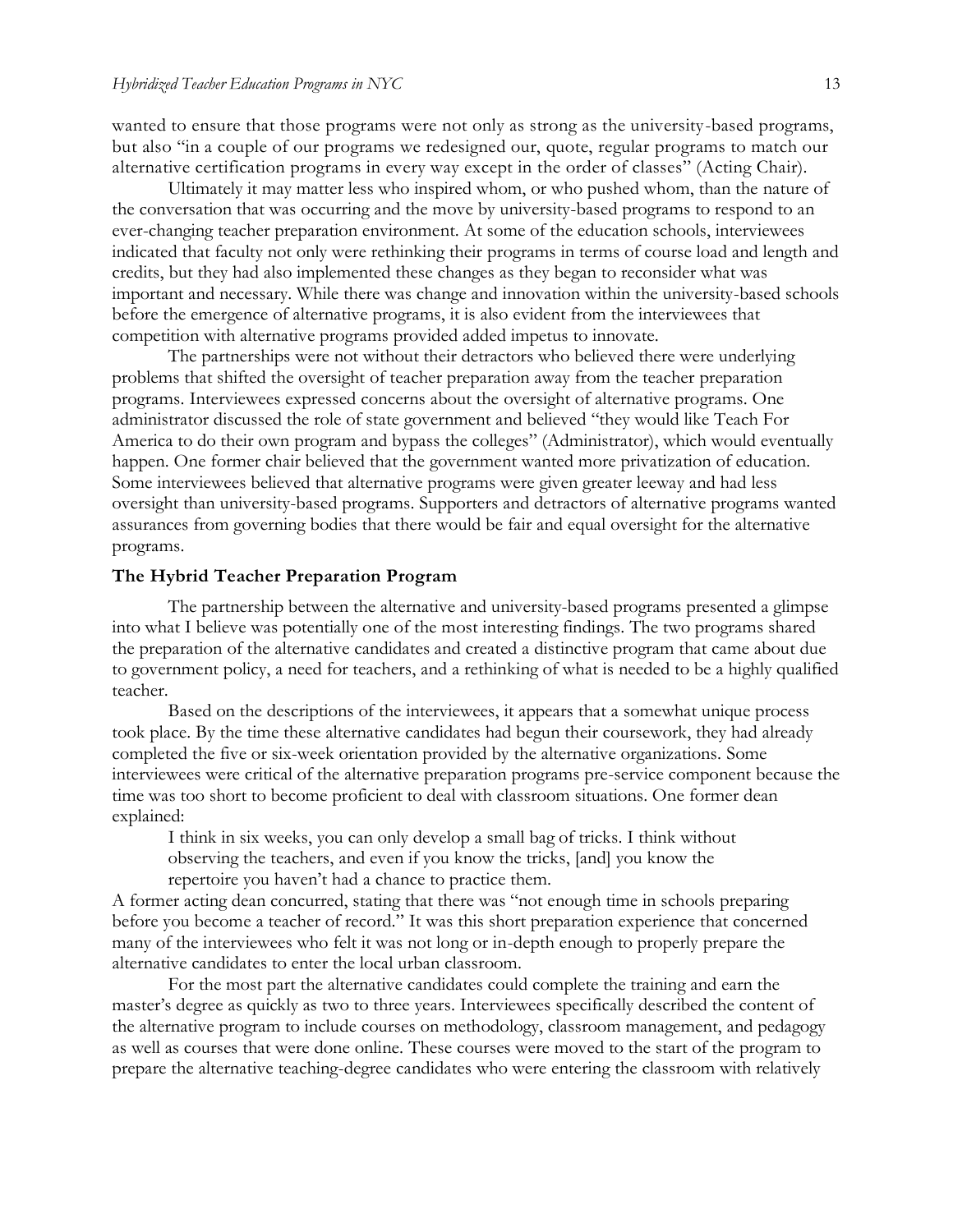little training. Another dean believed that the alternative programs have their own objectives: She explained:

Teach for America has its program. Has its particular goals, which are to get the brightest people that are deeply trained in the content area in the fields that we need teachers, to equip them with what they need, and front-end load them what they can need to survive and put them in needy classrooms, and then support them through the process of learning.

Another interviewee added that some courses were more valuable to the students in the beginning. She went on to give an example, "Classroom management is key, key, key for alternative programs, you have to do it really soon" (Former Chair). The order of courses became more important as faculty recognized that there were some courses, which needed to be taught earlier. The hybrid aspect of the partnership meant that the university-based programs would fill in the gaps of the short summer induction as well emphasize a differentiated style of pedagogy versus the prescriptive alternative teaching methods.

Embracing the alternative programs was counter-intuitive to the purposes of the education schools. The alternative programs represented a top-down; prescriptive model while the education schools supported differentiated learning emphasizing issues of equity and differentiated learning. The following sections explore the elements of the hybrid teacher program that includes characteristics of the hybrid teacher and gives a summary of the potential for the hybrid teacher.

**Characteristics of the hybrid teacher program.** My data suggest that the partnership between the alternative and university-based programs may have ended up creating a kind of hybrid teacher preparation program. This hybrid of the two programs was the result of the merger of somewhat unstructured, ambiguous components from each partner. Both programs provided key assets for their mutual survival. The alternative organizations contributed training in the form of their summer institute, mentoring, clinical training, funding, module learning session, and a teaching position. The education schools contributed coursework geared for teachers who needed specific courses such as classroom management, foundations and methodologies while they were teachers of record. The education school also contributed mentoring and face-to-face and online courses. Both partners also supported certain ideological stances. Alternative programs stressed very prescriptive methods to promote student learning that can be viewed as more of a checklist compared to the education schools that focus on differentiated models of learning [\("Education Schools: Prescriptive Training and Academic](#page-22-12)  [Freedom," 2014;](#page-22-12) [Kronholz, 2012;](#page-23-10) [Madda, 2014\)](#page-23-14).

Proponents of the alternative route believed TFA and NYCTF promote increased competition with the education schools, less pedagogical training, emphasis on clinical training, deregulation of the profession, high stakes testing, and the elimination of regulatory bureaucracy that controls entry into teaching [\(Education Commission of the States, 2000;](#page-22-13) [Sullivan, 2001\)](#page-25-12). Prospective teachers are recruited from elite colleges and universities with the belief that they already have content knowledge. They are required to participate in a summer orientation by the recruiting organization where they are exposed to the philosophy and practice of the recruiting organizations. Finally these hybrid teachers may be more likely to remain in the education field but in positions of authority rather than in the classroom.

After their summer orientation they then enroll in university-based teacher preparation programs at various education schools. Here they are exposed to the philosophy, foundations of education and pedagogy. According to some interviewees the university-based program characteristics are associated with social justice agendas. These characteristics seek to strengthen the teacher preparation programs, set high standards, stress pedagogical knowledge and subject-specific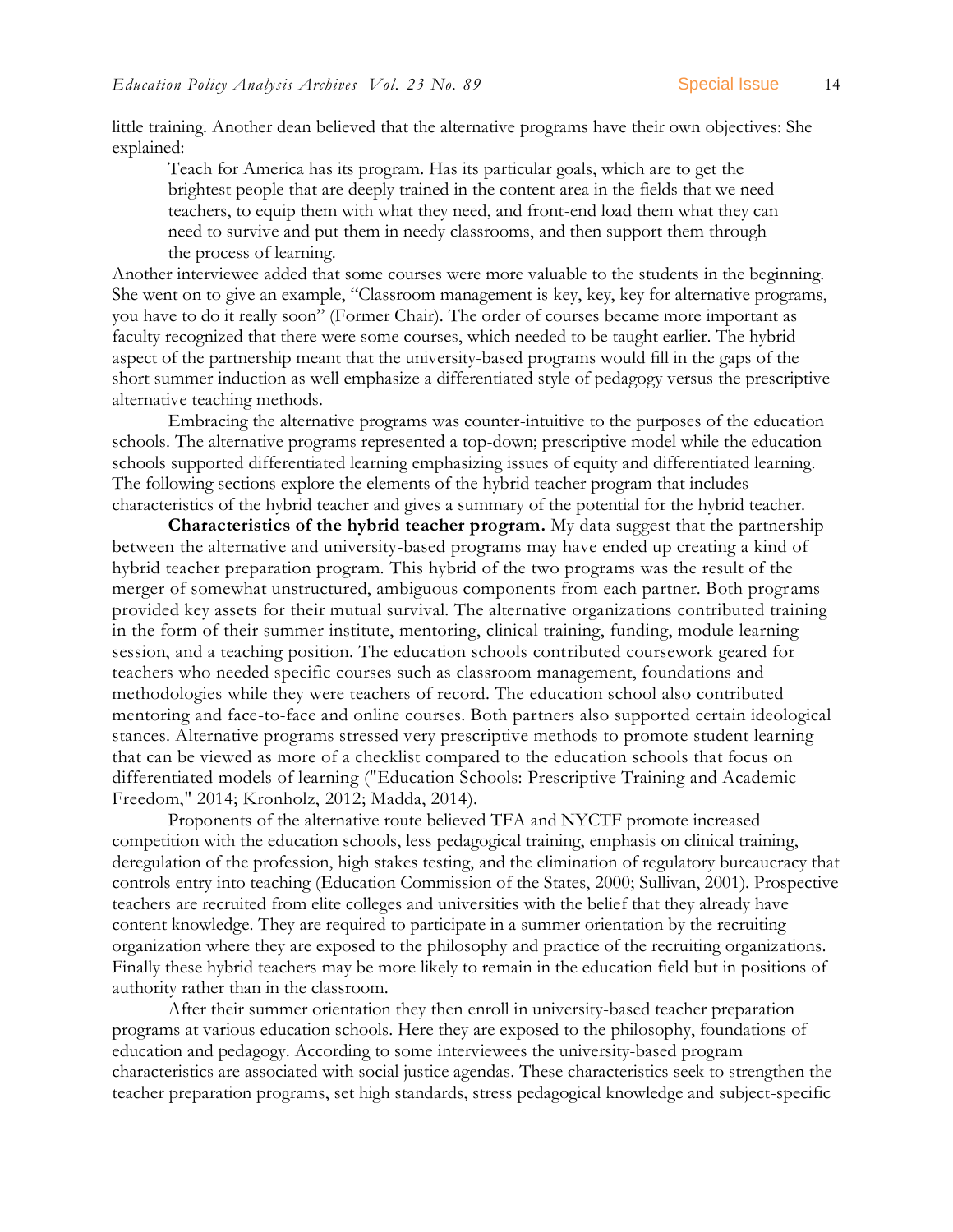teaching skills, allow only fully qualified teachers into the classroom, and increase state support for quality development (Darling-Hammond & Bransford, 2005; Sullivan, 2001). These characteristics are also reflective of the occupational professionalism that supports trust and high professional standards. Their courses are offered in class or online, and during the school year they have a continuing relationship with the alternative program.

Based on my data, I cannot describe the characteristics of the graduates of this hybrid program, but the forced partnership of the two organizations may have inadvertently produced a teacher with qualities from both programs. What we do know is that the graduates of these programs are moving into teaching, leadership, and policy positions. According to the interviewees, candidates that completed their hybridized program during this period were guaranteed teaching positions as per the partnerships between TFA, NYCTF and the NYCDOE. Interviewees also noted that some of the candidates had made inroads into administrative and government levels of education.

The notion of this hybrid teacher as a leader, policymaker and administrator emerged during one interview that took place in the lobby of the New York City Department of Education building. During the interview my interviewee and I were constantly interrupted by the flow of people walking by. The interviewee was a former dean who had originally opposed, but then supported the alternative programs. As the people passed us, the former dean stopped, looked around and segued:

At least five of the people that have walked past us are Teach For America folks. They would not be here at Tweed<sup>2</sup> doing this work if it had not been for Teach For America. And there are outside, for every one of those five – a couple that are still in teaching. That's because of the way our society currently perceives teaching, [they] would never ever have considered teaching as a viable career. So I really believe that Teach for America has made teaching viable for smart people. Smart people, probably privileged people as well, more often than not smart, privileged people because it just allows it. And so these people come here now and they're able to help with the reform efforts and help with schools, and they have that knowledge base, and they have that dedication, and that focus on education. (Former Dean)

The former Dean expressed excitement about the TFA alumni and their promise within the administration. This quote suggested three implications. The first implication is that TFA are becoming policy actors. Notably this shift to producing civic leaders has been one of Wendy Kopp and TFA's original goals [\(Wilgoren, 2000\)](#page-25-13). The second implication is that a number of these TFA graduates remain in education in an administration role, often as leaders of charter schools. Feyerick & Steffen, [\(2009\)](#page-22-14) and others provide evidence indicating that TFA alumni have remained in education as leaders. The third implication is that these alternative program educators, while energetic and intelligent, are, without this component of the university-based preparation, not hybrid teachers, but instead could be viewed as a de-professionalized teacher who will be credentialized after a short summer induction. While some TFA recruits will earn a master's degree in teaching from states with Relay – their training will not have the breadth of the university-based programs [\(Mooney, 2012\)](#page-23-11) but instead be driven by shorter modules, many of which are during the summer induction [\(Coffino, Dillon, Brakke, & MPS & Northside Achievement Zone School Partners, 2014\)](#page-21-13). This de-professionalized teacher is another avenue for future research.

The hybridized teacher preparation program held both promise and concern. Interviewees describe the candidates are intelligent and hard working, but they are unlikely to remain within the teaching profession, and they are less likely to be representative of the populations they are working

 $\overline{a}$ 

<sup>2</sup> Headquarters for the New York City Department of Education (NYCDOE)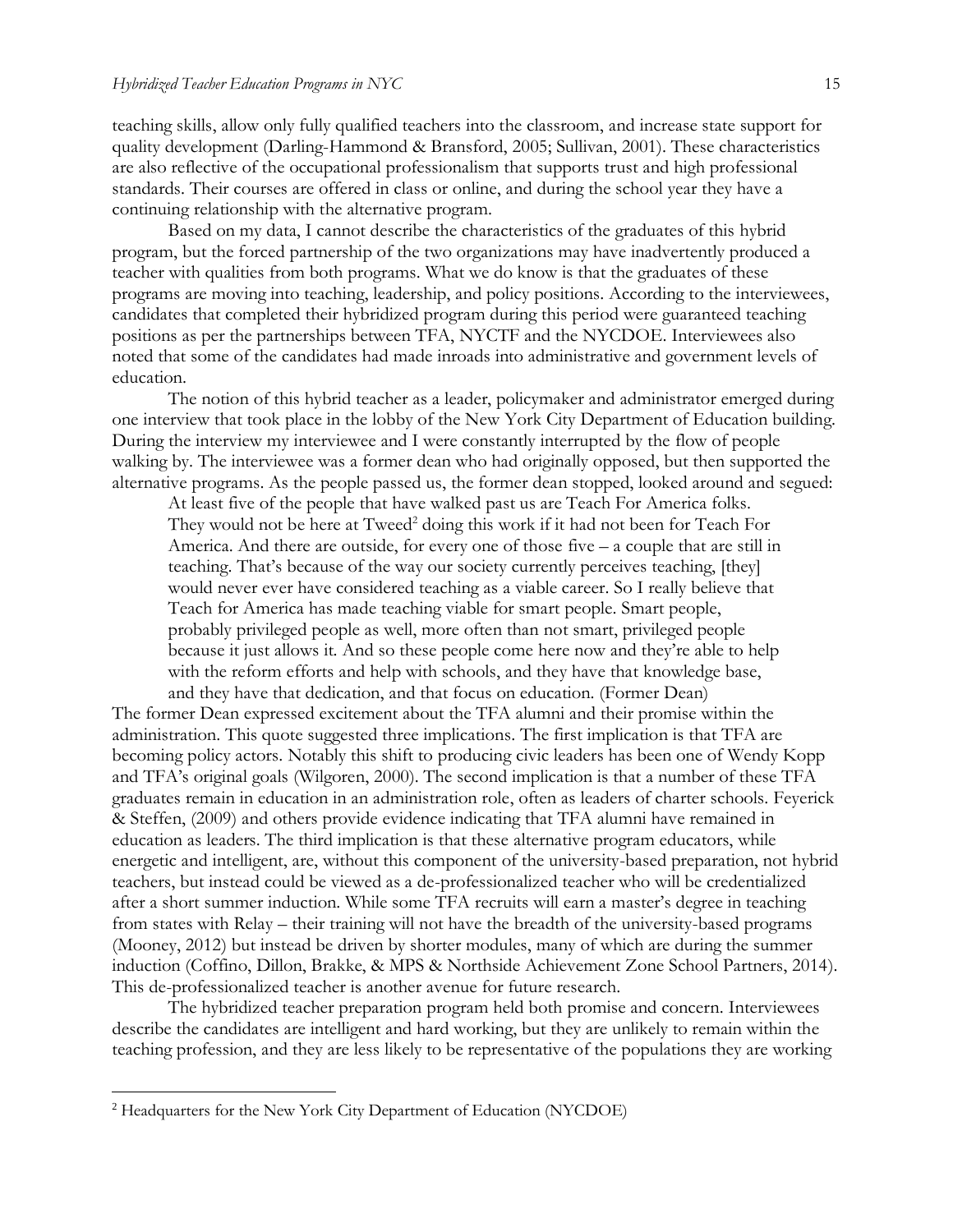with [\(Casey, 2011;](#page-21-12) [Domanico, 2014\)](#page-21-14). However, they have had university-based course work culminating in a master's degree and therefore, they have hopefully been exposed to the intellectual debates that occur around teaching and learning, the history of schooling, issues of inclusion and culturally response pedagogies. They have interacted with university faculty and supervisors engaged in action research, and had opportunities to reflect rigorously on their practice. They are emerging from the program without the student debt associated with graduate degrees and are positioned well at a fairly young age.

The end of the forced partnership eliminated any opportunity to see how beneficial this hybridized program could be and the potential of the hybrid teacher. Instead this hybrid teacher may give way to (or perhaps, in a historical sense, return to) de-professionalized teachers that are the product of stand-alone alternative programs. Interestingly both the education schools and the alternative programs were resistant to the partnership. These resistances held both institutions back from recognizing that a partnership, even if forced, could stimulate some innovation in both programs.

#### **The Hybrid Teacher and Demographic Changes**

As noted above, there is evidence that the hybrid Teach For America alumni have taken on positions as administrators within the Department of Education, These teachers from the hybrid teacher preparation program have both practical and theoretical grounding. I suggest that the deprofessionalized teacher may also follow the career paths of the hybrid teacher, but will have the clinical/practical experience without the academic component.

As Scott [\(2009\)](#page-24-13) points out, this recruitment of elite and mostly White teachers and leaders has implications for the diversity of our future leaders and who ultimately are designing the education that low-income students of color are receiving. TFA claims that 50% of nationwide members self-identify as people of color [\(Teach For America Inc., 2015\)](#page-25-14). While Klein (2014) supports the notion that alternative programs are now recruiting more teachers of color, his claim needs to be explored to contextualize the changes and to see if this increase is a pattern or a blip. This recent claim does not take away from the previous 14 years where TFA numbers were strikingly different [\(Casey, 2011\)](#page-21-12) and predominantly White. I suggest that such leaders will be responsible for the planning and implementation of policies that will impact these students. These policies, while appearing neutral, may benefit one group over others [\(House, 1999\)](#page-22-15). The trends that are visible from the emergence of the Relay GSE indicate that the future leaders will be predominantly White and, should they remain in the field of education after their service to TFA, they will take up positions of power within education.

#### **Summary of the Hybrid Teacher Program**

This research describes the phenomenon of a hybridized teacher education program that emerged from the forced partnership between alternative and university-based teacher preparation programs. I captured innovative practices where the candidates are trained with differing clinical and theoretical frameworks and potentially will remain in the field of education though not in the classroom. I see the alternative teaching-degree candidates that complete the hybridized preparation as a dual-program hybrid teacher. This hybrid teacher may change the expectations and objectives of what scholars and researchers have described as the archetypical teacher. What comes out clearly from the research is that, for many of these hybrid teachers, their identity as a teacher is a transitory one – that they see bigger and better opportunities for themselves – in or out of education.

Independently, critics viewed both types of programs as containing a number of weak elements. While the university-based programs tended draw more local and younger candidates, they were deemed too long, too repetitive and not enough clinical experiences. The alternative programs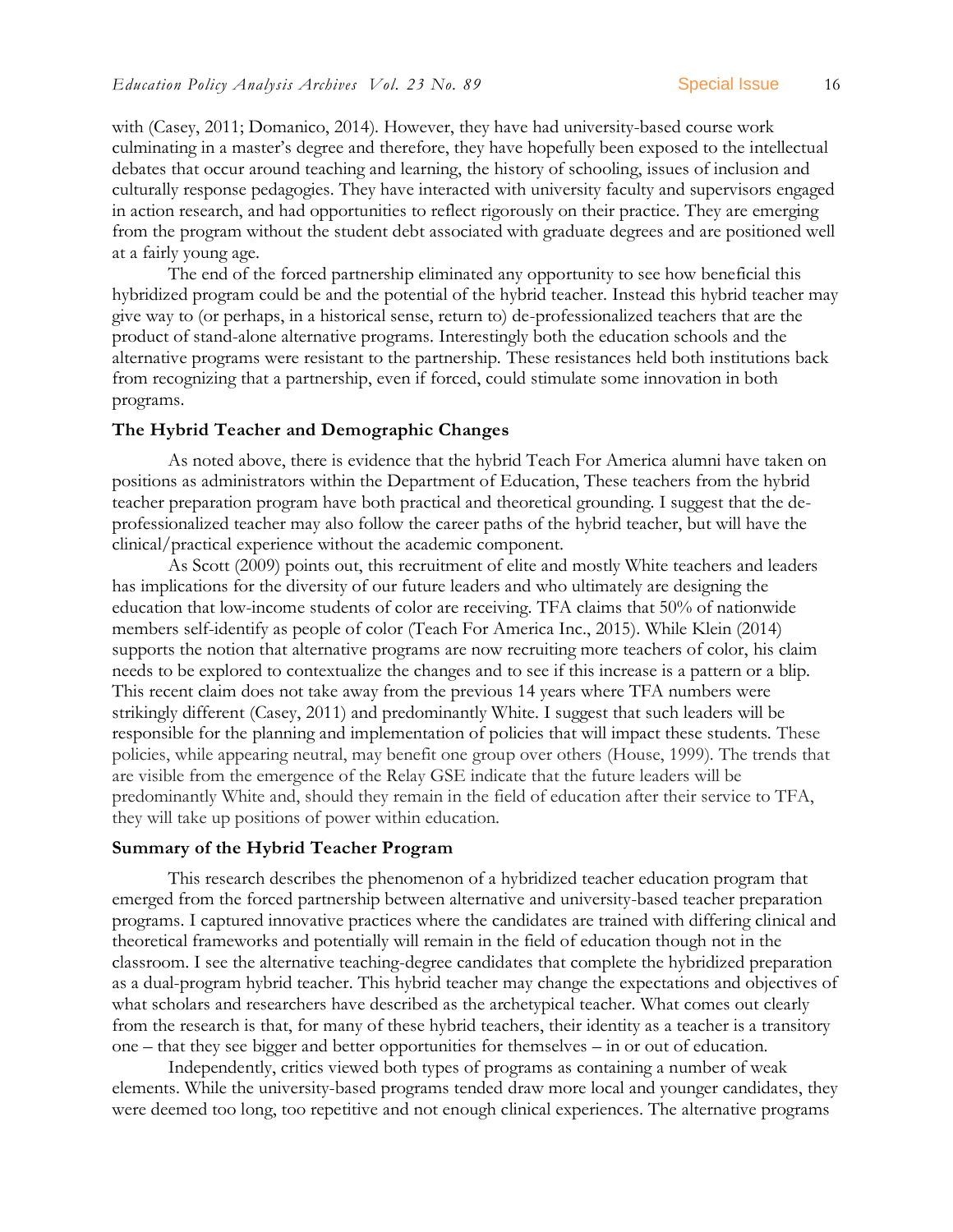were seen as too short on pedagogical training, focused primarily on content, a too short-a-term commitment, lacking a foundational piece, too prescriptive in their methods, and not enough emphasis on diversity. The strength of the alternative programs is recruitment of candidates from elite institutions, the completion of a paid master's degree as well as salaried position. But the alternative programs also emphasized that they were a local "Peace Corps" experience. Some interviewees noted that alternative teaching-degree candidates had a "savior complex" where they would go into these high needs urban areas and "rescue" students.

The age of this new hybrid teacher and program ended with the independent, stand-alone organization, Relay Graduate School of Education. Relay can grant a master's degree in teaching (M.A.T.) independent of universities. Relay effectively replaced the need for university-based teacher training while at the same time contributing to the erosion of the monopoly of education schools to train teaching-degree candidates.

The scope of my data did not explore the above claim that candidates from the hybridized teacher program in New York City took on administrative positions within the New York City Department of Education but there is evidence that TFA alumni are in important positions within the NYCDOE [\(Teach For America Inc., 2010\)](#page-25-15) as well as within the charter schools and supporting the privatization movement [\(Ravitch, 2014\)](#page-24-14)

This recent development can be viewed in three ways. One perspective is that these new administrators have had between two-to-three years of teaching experience within high-needs urban schools. This experience could potentially benefit policy and lawmakers who make create policies, which are more attentive to the needs of communities, schools and students in these areas. There is also the consideration that two-to-three year commitment is too limited and that these hybrideducated administrators may not have enough experience to bring about change. There is also the concern that many of these hybrid-educated administrators will not represent the diverse students and the communities they served. While New York City is viewed as a diverse population, the public schools do not reflect the city diversity. As noted above in Table 1 there is a greater diversity within the schools than among the teachers. There is also a great disparity among the traditional public schools, the chartered public schools and the nonpublic schools. Table 3 shows the racial and ethnic make-up of students in the different types of New York City schools [\(Domanico, 2014\)](#page-21-14) as well as a comparison of Teach For America teachers [\(Casey, 2011\)](#page-21-12).

Table 3

| <b>Type of School</b>            | Hispanic $\%$ | Black $\%$ | Asian $\%$ | White %       |
|----------------------------------|---------------|------------|------------|---------------|
| <b>Traditional Public School</b> | 41            | 26-27      | 15-16      | 14-15         |
| Nonpublic School                 | $13 - 14$     | $11 - 12$  | $6 - 7$    | $62 - 63$     |
| Public Charter Schools           | $34 - 35$     | 58-59      | $2 - 3$    | $4 - 5$       |
| <b>TFA-NYC Teachers</b>          |               | 9.8        | 92         | $60-65$ range |

*Racial/ Ethnic Make-up of Students in All Types of Schools and TFA Teachers*

While now the overall teacher population on New York City is still far below the racial make-up of the schools, this was not so before the Bloomberg-Klein era in New York where there were greater numbers of Black and Hispanic teachers (Mungal, 2012). This more recent shift de-emphasizes the racial differences of students and teachers by focusing on the elitism and issues of poverty. While a majority of New York City public school teachers are local, the same cannot be said of TFA candidates who are recruited across the country from elite colleges and universities. They bring with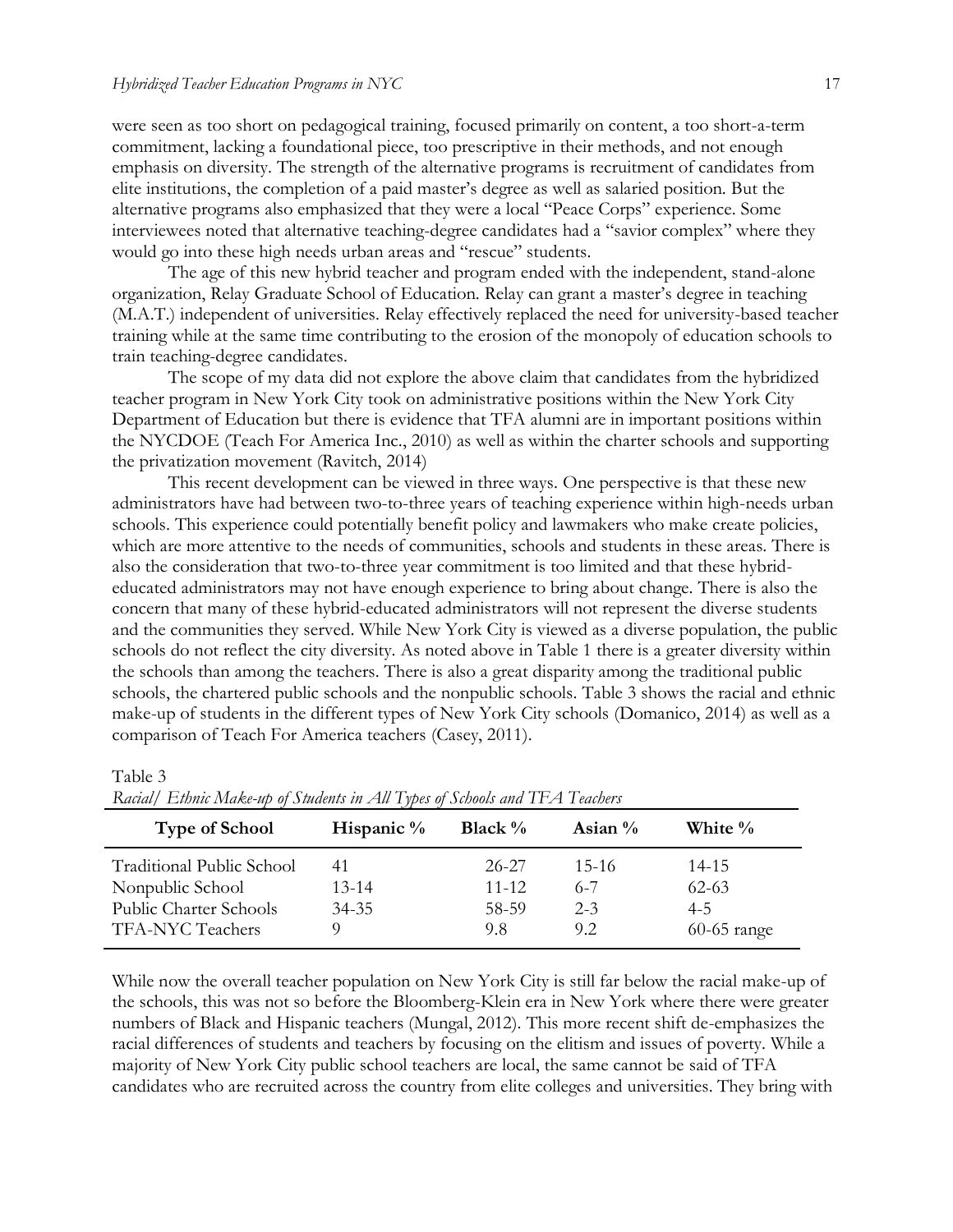them regional values as well as middle or above- class values and may not understand much about the high need urban areas. They are also less likely to live in these high needs areas of their students.

#### **Hybrid Programs and the New Professionalism**

[Meyers et al. \(2014\)](#page-23-1) make the case that when alternative and university-based programs form partnerships of convenience, differing core beliefs and practices come into play and are exposed. Whether the "partners" can come to examine these core beliefs and create something that draws on these differing beliefs may depend on the ultimate aims and ideologies embedded in these varying stances. Evetts (2009) makes the case that a whole new sense of what it means to be a professional is incorporated into the goals of new public management. She documents a shift away from the professional identified with "common and lengthy systems of education and vocational training and the development of strong occupational identities and work cultures" (Evetts, 2009, p. 248).

In the past, these professional identities were framed within relationships of trust and respect. In contrast, current iterations of a new type of professionalism reflect a belief in managerial controls and standardized procedures and practices. These procedural moves are seen as replacing those based on trusting relationships whereby a professional could be entrusted and expected to exercise professional judgment. These shifts then bring to the fore questions such as: "What kinds of professionals are we preparing?" and "For what settings or contexts?" It is the shift from occupational to organizational (or "new") professionalism that might help to understand the emergence of the hybridized teacher preparation program and its ultimate conversion to standalone, deregulated teacher preparation programs.

The hybrid graduate had the benefit of being exposed to the various ideologies and training from the two programs. Teaching-degree candidates were recruited by the alternative organizations from predominantly elite universities. These candidates were to represent a different type of candidate – elite, slightly older than the university-based candidates having completed their undergraduate degrees. These alternative pathway teacher candidates are precisely the type of teacher that traditional programs attempt to recruit, but have often not been able to because of competition from Law, Business, and Medical schools. This is also a generation of teachers with little knowledge of the norms of occupational professionalism that schools of education typically assume in their practice. These norms included developing and trusting ones' professional judgment and internal forms of accountability that were congruent with the sanction of their professional organizations and unions.

However, these bright new prospective teachers enter a profession that is increasingly controlled organizationally and institutionally by the external measurement of competencies through high stakes assessments. Because most are not planning on long-term careers in teaching, the acquisition and honing of professional competence is not as salient a value. This leaves universities vulnerable in terms of the value-added they provide to the new professional, who is increasingly expected to follow the dictates of external accountability and commonly works in a school context that re-enforces this notion of teaching.

Both alternative and university-based candidates shared some of the managerial considerations of the new professionalism (Evetts, 2009). As teachers, they were seen as a public good and a value to the state. In fact TFA candidates were indoctrinated with founder Wendy Kopp's dual goals for TFA, "To get bright young missionaries into some of the nation's neediest classrooms and to create a cadre of civic leaders conscious of the challenges of education and poverty" (Wilgoren, 2000) and the echo of the earlier Peace Corps mission [\(Labaree, 2010;](#page-23-15) [Reed III,](#page-24-15)  [2009\)](#page-24-15). The hybrid teacher had the training from both programs. The discussions of social justice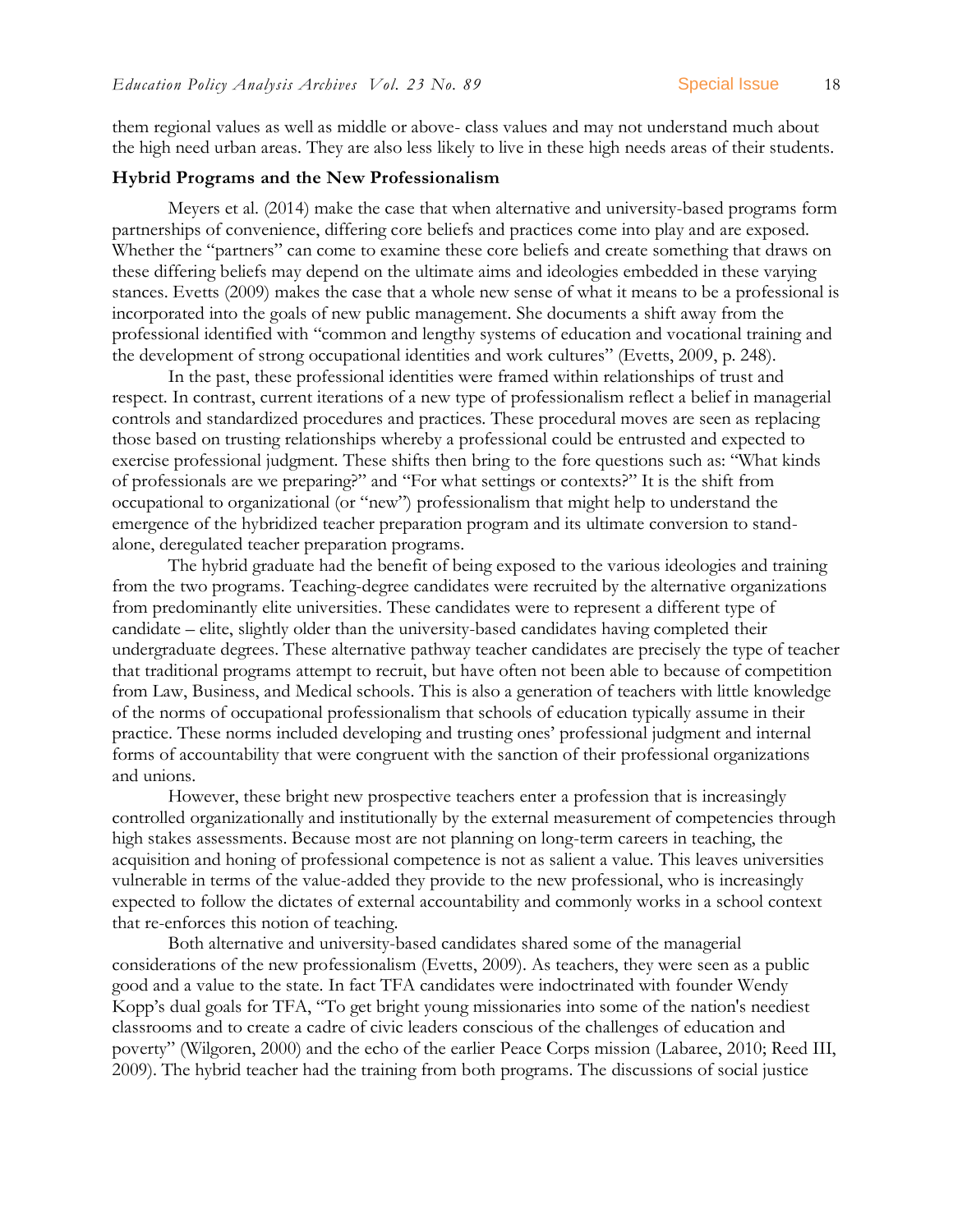issues within the university-based education schools put the hybrid teacher in better position to be conscious of social issues and perhaps carefully consider "the challenges of education and poverty."

But the alternative candidates also reflected the more cynical ideals of the new professionalism. TFA candidates were viewed as more prestigious than the university-based candidates, received more attention, financial support for master's degree and greater status. Their salaries tended to be higher and they were guaranteed a position while completing their master's. They were also more likely to take administrative positions within education instead of staying in the classroom, and are also less likely to have any type of conflict with newer reform policies designed to shape teacher education through incentives and accountability [\(Montecinos, Pino, Campus-](#page-23-16)[Martinez, Dominguez, & Carreno, 2013\)](#page-23-16). This may be in part due to the fact that their induction phase highlighted the benefits of these reforms to address education and poverty issues. Some of these hybrid teachers who did move on from the classroom used the dual training as a springboard into policy and administrative positions. Without these university-based components, the hybrid teacher would resemble a de-professionalized teacher whose only experience would be from the limited induction piece of the alternative programs.

Critiques of teacher preparation have highlighted examples of control and rational authority of the new professionalism [\(Zeichner, 2010\)](#page-26-2). Education has already come under the aegis of an increased number of "external forms of regulation and accountability measures" [\(Evetts, 2011, p.](#page-22-16)  [248\)](#page-22-16). Created by lawmakers, the new policies that represent rational authority of government lend legitimacy to alternative pathways that are often exempted from many of these regulations. The hybrid partnership formed due to an increase in state regulations that made it necessary for teachingdegree candidates to obtain a master's degree in teaching to qualified for the classroom. At that time, the education schools and teacher unions supported the connection to the university-based programs.

This support was to ensure that the occupational professionalism model of trust, ethics and occupational identities were included as well as to ensure that teaching-degree candidates were being properly trained in pedagogy. With increasing regulations opening up the market for the alternative programs, much of the effort of teacher unions and teachers have been shunted to the margins, replaced by managerial leadership and prescriptive teaching methods. As the partnership between the professionalized and alternative programs ended, so did the perceived need for a professional body such as professional associations and teachers unions. Instead, the alternative teachers may end up working within the charter school networks, which are more deregulated locally, but still controlled at a distance by high stakes testing.

Evetts (2011) also describes how professionalism can "be imposed from above" (p. 408) by employers and managers where the occupational control of the work shifts from the workers to the organizational managers and supervisors. An example of a push from above pertains to the criticisms from the NYCDOE as well as charter schools. As consumers for teaching candidates, both believed that they, and not the university-based programs, should have a greater say (and greater control) in the type of teachers they require. If the sellers, in this case the university-based education schools, were not producing the required teacher then they could seek out competitors who would produce this type of teacher. This gave rise to competition in the form of the Relay Graduate School of Education, which was established by the founders of three charter school networks (Mungal, 2012). This established a hierarchy where the consumers of teachers (the charter school networks) have managerial control and decision-making over the work as well as the workers (Evetts, 2011).

The increasing managerial control with standardized procedures and practices also lends itself to more de-professionalizing of teachers. This includes a highly structured classroom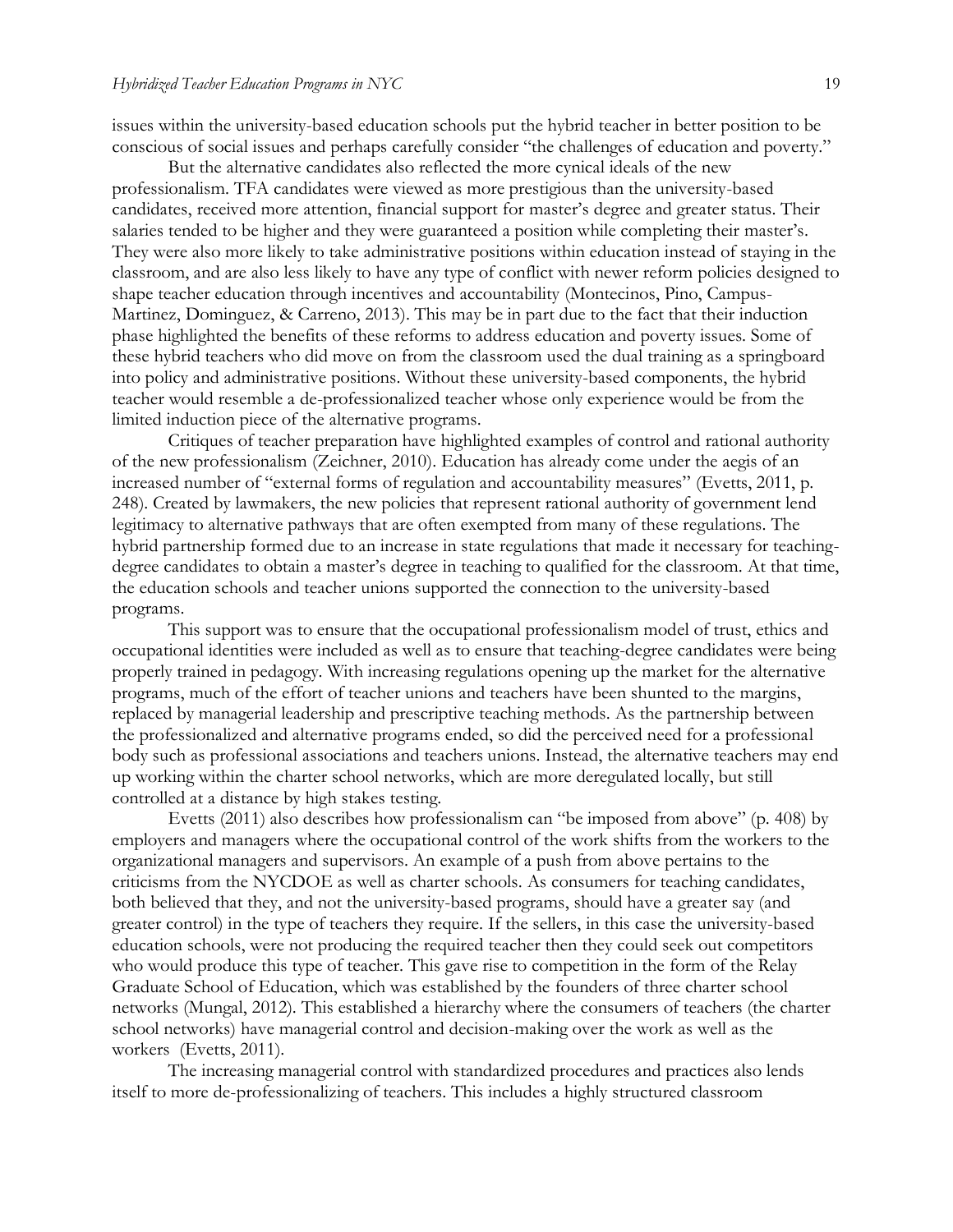management style perpetuated by alternative programs that some critics claim utilize a more militarized method to teach students [\(Jazzman, 2013;](#page-23-17) [Strauss, 2013\)](#page-25-16). Kopp's dual role of classroom teacher and leaders may also extend to the belief that such leadership practices would lead to the erosion, "of personal and professional autonomy, the restriction and denial of spaces for the encouragement of lived democratic practices, and tacit forms of encouragement for authoritarian behavior" [\(Hall, 2013\)](#page-22-17). This is already evident in the "Engaging Everybody" segment of Relay teaching training [\(Kronholz, 2012\)](#page-23-10) and the classroom management handbook from Match, another independent graduate school in Boston [\(Burris, 2012\)](#page-21-15).

#### **Discussion**

This article captured a wide variety of thoughts and ideas about the direction of teacher preparation in New York City and in the United States. Specifically I look at the forced partnership between alternative and university-based teacher preparation programs that formed a unique hybrid teacher program. I document the perceived benefits for teachers immersed in this hybrid experience.

The hybridized teacher preparation program was a moment in time where two ideologically opposing views were able to find some common ground. The product of the two programs, what I term a hybrid teacher, will have grounding in the practical clinical experiences and the theoretical knowledge. Through trial and error, the two partners created a hybrid program that went unnoticed.

This may have been a missed opportunity to strengthen teacher preparation through partnerships. Instead, educational reformers and a network of connected educational power brokers partnered up to create a competitor through Relay GSE. With the creation of Relay, this opportunity ended and was replaced by two parallel teacher programs, isolated from each other and in competition with each other. Notably this has recently occurred in New Jersey where former TFA executive and recent Newark Public Schools Superintendent Cami Anderson supported limiting stipends for graduate students of Relay GSE [\(Braun, 2015\)](#page-21-16) and excluding local education schools.

The emergence of Relay Graduate School of Education has created a somewhat closed system where Teach For America would recruit elite candidates that would then be trained by Relay and placed within a number of charter school networks and independent charter schools, as well as public schools. No longer would there be a need for the education schools and their emphasis on differentiated learning and pedagogical courses. Instead Relay would promote their brand of prescriptive learning and classroom management methods to their students.

#### **Future Research**

The forced partnership between the two programs created a number of opportunities for future research. Researching the graduates of these hybrid programs may offer an opportunity to see how many of them stayed in the classroom, or in education but in a different capacity. With the creation of Relay, there is the opportunity to research their graduates and see what paths they take upon completion of their contracts. The spread of Relay to other states can also inform researchers on Relay's relationship with charter schools and other new policy actors (Scott, 2009). While I have hypothesized the emergence of a de-professionalized teacher formed outside university teacher preparation programs, studies of Relay graduates will be necessary to determine the characteristics and career trajectories of these teachers. It would be interesting to determine to what extent these "de-professionalized" teachers are congruent with the tenets of new professionalism described above. Table 4 hypothesizes about the characteristics of the different types of teachers and could serve as a guide for future study.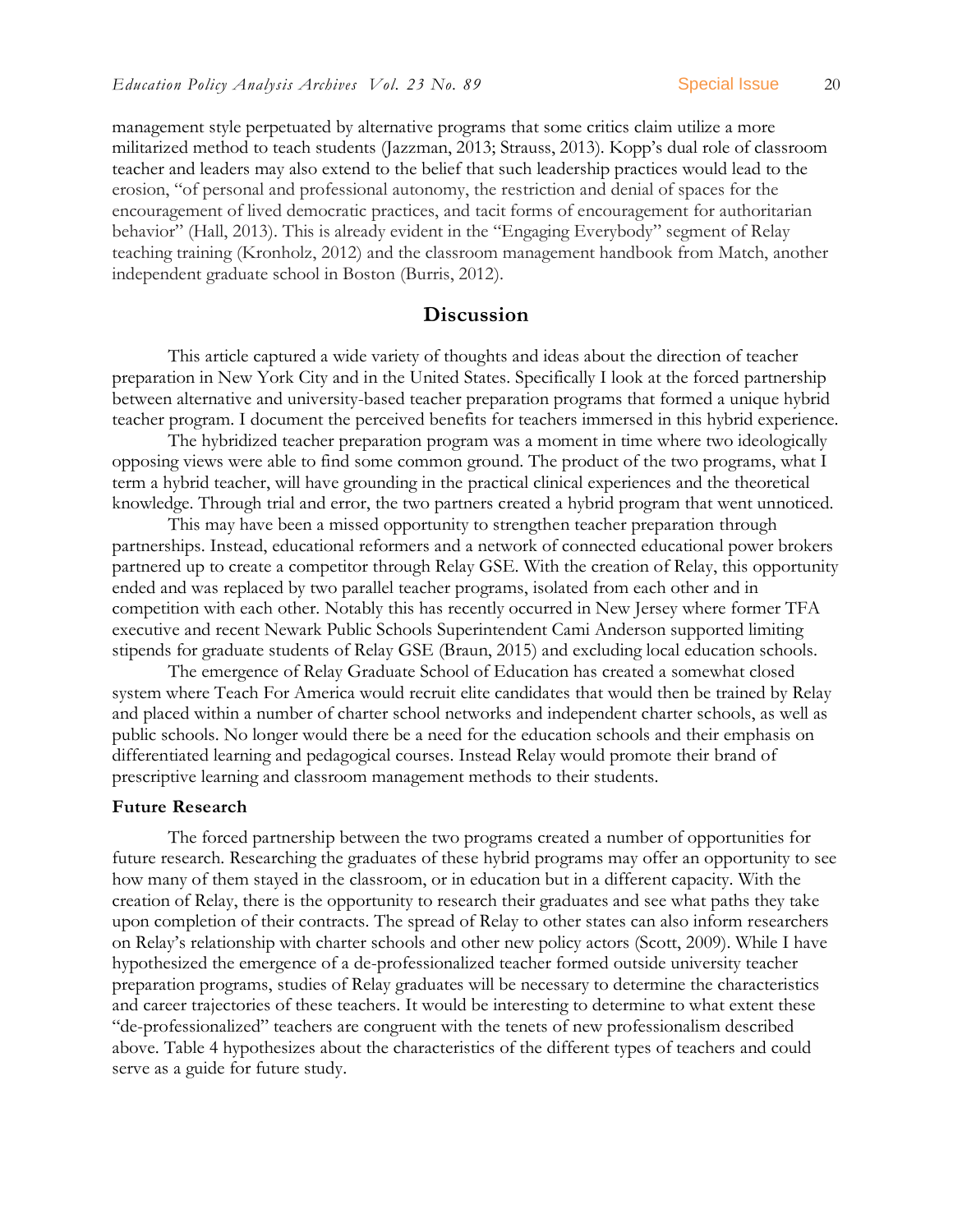Table 4

| Characteristic          | University-based<br>teacher education       | Dual-program<br><b>Hybrid Teacher</b>                                         | De-professionalized<br>Teacher                                |
|-------------------------|---------------------------------------------|-------------------------------------------------------------------------------|---------------------------------------------------------------|
| Recruitment             | Minimal<br>Local candidates                 | By alternative<br>organizations                                               | By stand-alone<br>alternative<br>organizations                |
| Social Justice          | Explore social issues                       | Explore social issues<br>Elite institutions                                   | May or may not<br>explore social issues                       |
| School Demographics     | Variety of institutions                     | 2-3 year commitment                                                           | Elite institutions                                            |
| Job Length              | Potential career<br>choice                  | May continue in field                                                         | 2-3 year commitment<br>plus                                   |
| Degree                  | B.Ed. or M.Ed.                              | M.A.T.                                                                        | M.A.T.                                                        |
| Type of Service         | Pre-service. Degree at<br>course completion | In-service. Teaching<br>position before degree<br>completion                  | In-service. Teaching<br>position before degree<br>completion. |
| Stipend                 | None                                        | Salary                                                                        | Salary                                                        |
| Program Length          | 1-2 years                                   | 5-7 week induction<br>2-3 year University<br>based courses with<br>mentorship | 5-7 week induction<br>with mentoring and<br>module learning   |
| Teaching Method         | Differentiated                              | Prescriptive &<br>Differentiated                                              | Prescriptive                                                  |
| Where they come<br>from | Predominantly local                         | Recruited from across<br>US and local                                         | Recruited from across<br>US and local                         |

*Characteristics of University-based, Dual-Program Hybrid and De-Professionalized Teachers*

Some good things happened with this forced collaboration between universities and alternative programs. Based on my data, teacher candidates seemed to have the opportunity to be better grounded in the tenets of education. In the past, alternative programs have stumbled over issues of social justice, differentiated learning and foundations and for a while, this brief while, universitybased teacher programs contributed these missing pieces. It remains to be seen if programs such as Relay will incorporate these elements.

### **References**

- <span id="page-20-1"></span>Abell Foundation. (2001). Teacher certification reconsidered: Stumbling for quality. Baltimore: Abell Foundation.
- <span id="page-20-2"></span>Apple, M. W. (2006). Markets, standards, teaching and teacher education. In D. Hartley & M. Whitehead (Eds.), *Teacher Education: Major Themes in Education* (Vol. V- Globalisation, Standards and Teacher Education, pp. 17-38). New York, NY: Routledge.
- <span id="page-20-3"></span>Aspire Public Schools. (2015). Locations. Retrieved March 8, 2015, from <http://aspirepublicschools.org/schools/>
- <span id="page-20-0"></span>Aud, S., Hussar, W., Kena, G., Bianco, K., Frolich, L., Kemp, J., & Tahan, K. (2011). The Condition of Education 2011. In T. Nachazel & G. Hannes (Eds.), (pp. 382). Washington, DC: National Center for Educational Statistics: Institute of Education Sciences.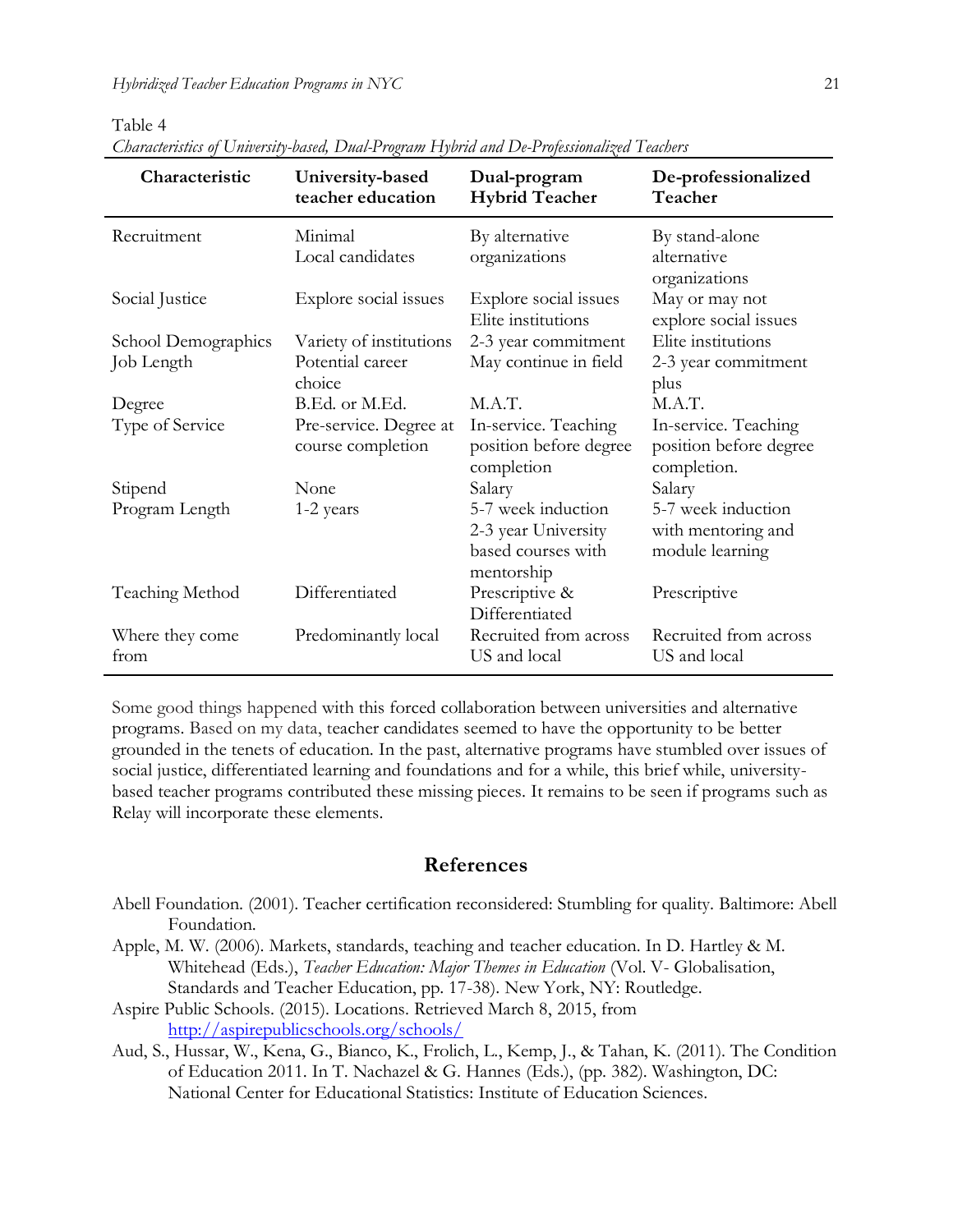- <span id="page-21-7"></span>Ballou, D., Brewer, D. J., Finn, C. E., Goldhaber, D. D., Hicoko, E. W., Kanstoroom, M., . . . Podgursky, M. (1999). Teacher training and licensure: A layman's guide *Better Teachers, Better Schools*. Washington, D.C.: Thomas B. Fordham Institute.
- <span id="page-21-11"></span>Bloomberg Businessweek. (2011). 43 Teach For America. Retrieved October 30, from Bloomberg L.P. [http://www.businessweek.com/careers/bplc/companies\\_43.htm](http://www.businessweek.com/careers/bplc/companies_43.htm)
- <span id="page-21-16"></span>Braun, B. (2015). Look out Rutgers and Seton Hall-Cami's "Relay-GSE" is out to eat your lunch. Retrieved from [http://www.bobbraunsledger.com/look-out-rutgers-and-seton-hall-camis](http://www.bobbraunsledger.com/look-out-rutgers-and-seton-hall-camis-relay-gse-is-out-to-eat-your-lunch/)[relay-gse-is-out-to-eat-your-lunch/](http://www.bobbraunsledger.com/look-out-rutgers-and-seton-hall-camis-relay-gse-is-out-to-eat-your-lunch/)
- <span id="page-21-8"></span>Burch, P., & Bulkley, K. E. (2011). The changing nature of private engagement in public education: For-profit and nonprofit organizations and educational reform. *Peabody Journal of Education, 86*(3), 236-251.
- <span id="page-21-15"></span>Burris, C. C. (2012). Some scary training for teachers. Retrieved from [http://www.washingtonpost.com/blogs/answer-sheet/post/some-scary-training-for](http://www.washingtonpost.com/blogs/answer-sheet/post/some-scary-training-for-teachers/2012/07/25/gJQAzXyJAX_blog.html)[teachers/2012/07/25/gJQAzXyJAX\\_blog.html](http://www.washingtonpost.com/blogs/answer-sheet/post/some-scary-training-for-teachers/2012/07/25/gJQAzXyJAX_blog.html)
- <span id="page-21-9"></span>Carey, K. (2009). "Teacher U": A model in employer-led education. *The Chronicle of Higher Education*. <http://chronicle.com/article/Teacher-U-A-New-Model-in/49442/>
- <span id="page-21-12"></span>Casey, L. (2011). Talking about Race, Teachers and Schools: How I found myself featured in a right wing conspiracy theory (Updated). Retrieved November 27, 2011, from [http://www.edwize.org/talking-about-race-teachers-and-schools-how-i-found-myself](http://www.edwize.org/talking-about-race-teachers-and-schools-how-i-found-myself-featured-in-right-wing-conspiracy-theory)[featured-in-right-wing-conspiracy-theory](http://www.edwize.org/talking-about-race-teachers-and-schools-how-i-found-myself-featured-in-right-wing-conspiracy-theory)
- <span id="page-21-5"></span>Cochran-Smith, M. (2004). Stayers, leavers, lovers, and dreamers: Insights about teacher retention. *Journal of teacher education, 55*(5 (November/December 2004)), 387-392.
- <span id="page-21-3"></span>Cochran-Smith, M., & Fries, K. (2005). The AERA Panel on Research and Teacher Education: Context and Goals. In M. Cochran-Smith & K. Zeichner (Eds.), *Studying Teacher Education: The Report of the AERA Panel on Research and Teacher Education* (pp. 37-68). Mahwah, NJ: Lawrence Erlbaum Associates, Publishers
- <span id="page-21-13"></span>Coffino, K., Dillon, D. R., Brakke, C., & MPS & Northside Achievement Zone School Partners. (2014). Alternative Pathways to Teaching: U of MN - TFA Partnership. *Program Design and Conceptualization*. Minneapolis, MN: University of Minnesota.
- <span id="page-21-0"></span>Commission on the Future of Higher Education. (2005). A test of leadership. Charting the future of U.S. higher education (The Spellings Report). In C. Olham (Ed.). Jessup, MD: Department of Education.
- <span id="page-21-1"></span>Conant, J. (1963). *The Education of American Teachers*. New York, NY: McGraw-Hill.
- <span id="page-21-6"></span>Constantine, J., Player, D., Silva, t., Hallgren, K., Grider, M., & Deke, J. (2009). An Evaluation of Teachers Trained Through Different Routes to Certification, Final Report (NCEE 2009- 4043). Washington, D.C.: National Center for Education Evaluation and Regional Assistance, Institution of Education Sciences, U.S. Department of Education.
- <span id="page-21-10"></span>Cramer, P. (2011). David Steiner, top state ed dep't official to leave at years end. Retrieved January 13, 2012, from Gotham Schools [http://gothamschools.org/2011/04/07/david-steiner-top](http://gothamschools.org/2011/04/07/david-steiner-top-state-ed-dept-official-to-leave-at-years-end/)[state-ed-dept-official-to-leave-at-years-end/](http://gothamschools.org/2011/04/07/david-steiner-top-state-ed-dept-official-to-leave-at-years-end/)
- <span id="page-21-4"></span>Darling-Hammond, L., & Bransford, J. (Eds.). (2005). *Preparing Teachers for a Changing World: What Teachers Should Learn and Be Able To Do*. San Francisco: Wiley.
- <span id="page-21-14"></span>Domanico, R. (2014). How Many Students Attend Nonpublic K-12 Schools in New York City? Retrieved April 3, 2015, from<http://www.ibo.nyc.ny.us/iboreports/printnycbtn27.pdf>
- <span id="page-21-2"></span>Duncan, A. (2009). *Teacher Preparation: Reforming the Uncertain Profession--Remarks of Secretary Arne Duncan at Teachers College, Columbia University*. ED.gov Retrieved from [http://www.ed.gov/news/speeches/2009.](http://www.ed.gov/news/speeches/2009)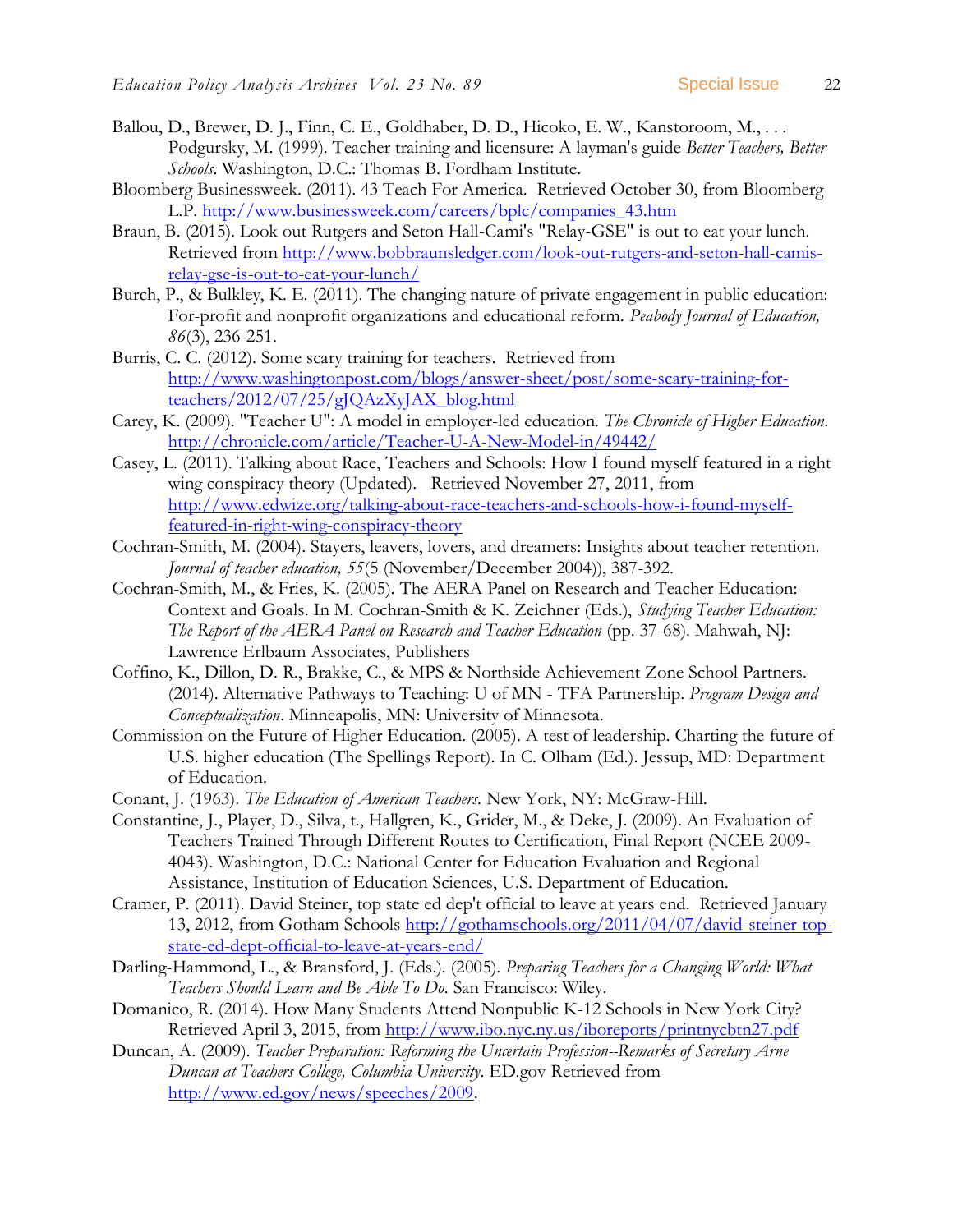- <span id="page-22-13"></span>Education Commission of the States. (2000). Two paths to quality teaching: implication for policymakers. An ECS staff comparison of the positions of the National Commission on Teaching and America's Future and the Thomas B. Fordham Foundation *Pros and Cons: Quality Teaching* (pp. 1-17). Denver: Education Commission of the States.
- <span id="page-22-12"></span>Education Schools: Prescriptive Training and Academic Freedom. (2014). Retrieved from https://educationrealist.wordpress.com/tag/relay-graduate-school-of-education/
- <span id="page-22-16"></span>Evetts, J. (2011). A new professionalism? Challenges and opportunities. *Current Sociology, 59*(4), 406- 422.
- <span id="page-22-7"></span>Feistritzer, E. C. (2008). *Alternative Teacher Certification: A State-by-State Analysis 2008*. Washington, D.C.: National Center for Education Research.
- <span id="page-22-14"></span>Feyerick, D., & Steffen, S. (2009). Teaching corps attracts recent graduates. Retrieved October 31, 2011, from CNN Living [http://articles.cnn.com/2009-05-](http://articles.cnn.com/2009-05-28/living/teach.foramerica_1_teach-ivy-league-schools-low-income?_s=PM:LIVING)

[28/living/teach.foramerica\\_1\\_teach-ivy-league-schools-low-income?\\_s=PM:LIVING](http://articles.cnn.com/2009-05-28/living/teach.foramerica_1_teach-ivy-league-schools-low-income?_s=PM:LIVING)

- <span id="page-22-3"></span>Gallagher, K. S., & Bailey, J. D. (2000). The Politics of Teacher Education Reform: Strategic Philanthropy and Public Policy Making. In K. S. Gallagher & J. D. Bailey (Eds.), *The Politics of Teacher Education Reform: The National Commission on Teaching and America's Future* (pp. 11-24). Thousand Oaks, Ca: Corwin Press, Inc
- <span id="page-22-8"></span>Glass, G. V. (2008). Alternative Certification of Teachers. Tempe: Education Policy Research Unit.
- <span id="page-22-9"></span>Goodnough, A. (2000). Levy offers plan for teaching licensing. *The New York Times*. Retrieved from [http://www.nytimes.com](http://www.nytimes.com/) website: [http://www.nytimes.com/2000/06/23/nyregion/levy](http://www.nytimes.com/2000/06/23/nyregion/levy-offers-plan-for-teacher-licensing.html)[offers-plan-for-teacher-licensing.html](http://www.nytimes.com/2000/06/23/nyregion/levy-offers-plan-for-teacher-licensing.html)
- <span id="page-22-4"></span>Greenberg, J., McKee, A., & Walsh, K. (2013). Teacher Prep Review: Teacher preparation programs. Washington, DC: National Council on Teacher Quality.
- <span id="page-22-6"></span>Grossman, P., & Loeb, S. (2008). Introduction. In P. Grossman & S. Loeb (Eds.), *Alternative Routes to Teaching: Mapping the New Landscape of Teacher Education* (pp. 1-12). Cambridge, MA: Harvard Education Press.
- <span id="page-22-17"></span>Hall, D. (2013). Drawing a veil over managerialism: leadership and the discursive disguise of the New Public Management. *Journal of Education Administration and History, 45*(3), 267-282.
- <span id="page-22-10"></span>Harris, R. (2014). New charter school training headed for Chicago? *Catalyst Chicago*. https:/[/http://www.catalyst-chicago.org/notebook/2014/01/23/65354/new-charter](http://www.catalyst-chicago.org/notebook/2014/01/23/65354/new-charter-teacher-training-headed-chicago)[teacher-training-headed-chicago](http://www.catalyst-chicago.org/notebook/2014/01/23/65354/new-charter-teacher-training-headed-chicago)
- <span id="page-22-0"></span>Hassel, B. C., & Sherburne, M. E. (2004). Cultivating Success through Multiple Providers – A New State Strategy for Improving the Quality of Teacher Preparation. In F. M. Hess, A. J. Rotherham & K. Walsh (Eds.), *A Qualified Teacher in Every Classroom? Appraising Old Answers and New Ideas*. Cambridge: Harvard Education Press.
- <span id="page-22-2"></span>Hess, F. M., Rotherham, A. J., & Walsh, K. (Eds.). (2004). *A Qualified Teacher in Every Classroom? Appraising Old Answers and New Ideas*. Cambridge: Harvard Education Press.
- <span id="page-22-15"></span>House, E. R. (1999). Race and policy. *Education Policy Analysis Archives, 7*(16), 1-20. http://dx.doi.org/10.14507/epaa.v7n16.1999
- <span id="page-22-5"></span>Humphrey, D. C., & Wechsler, M. E. (2007). Insights into alternative certification: Initial findings from a national study. *Teachers College Record, 109*(3), 483-530.
- <span id="page-22-1"></span>Hursh, D. (2005). Neo-liberalism, markets and accountability: Transforming education and undermining democracy in the United States and England. *Policy Futures in Education, 3*(1), 3- 15. http://dx.doi.org/10.2304/pfie.2005.3.1.6
- <span id="page-22-11"></span>Hutson, W. (2014). Charter School Network Launches New Teacher Recruitment Program. *DNAinfo Chicago.* Retrieved 2 August, 2014, from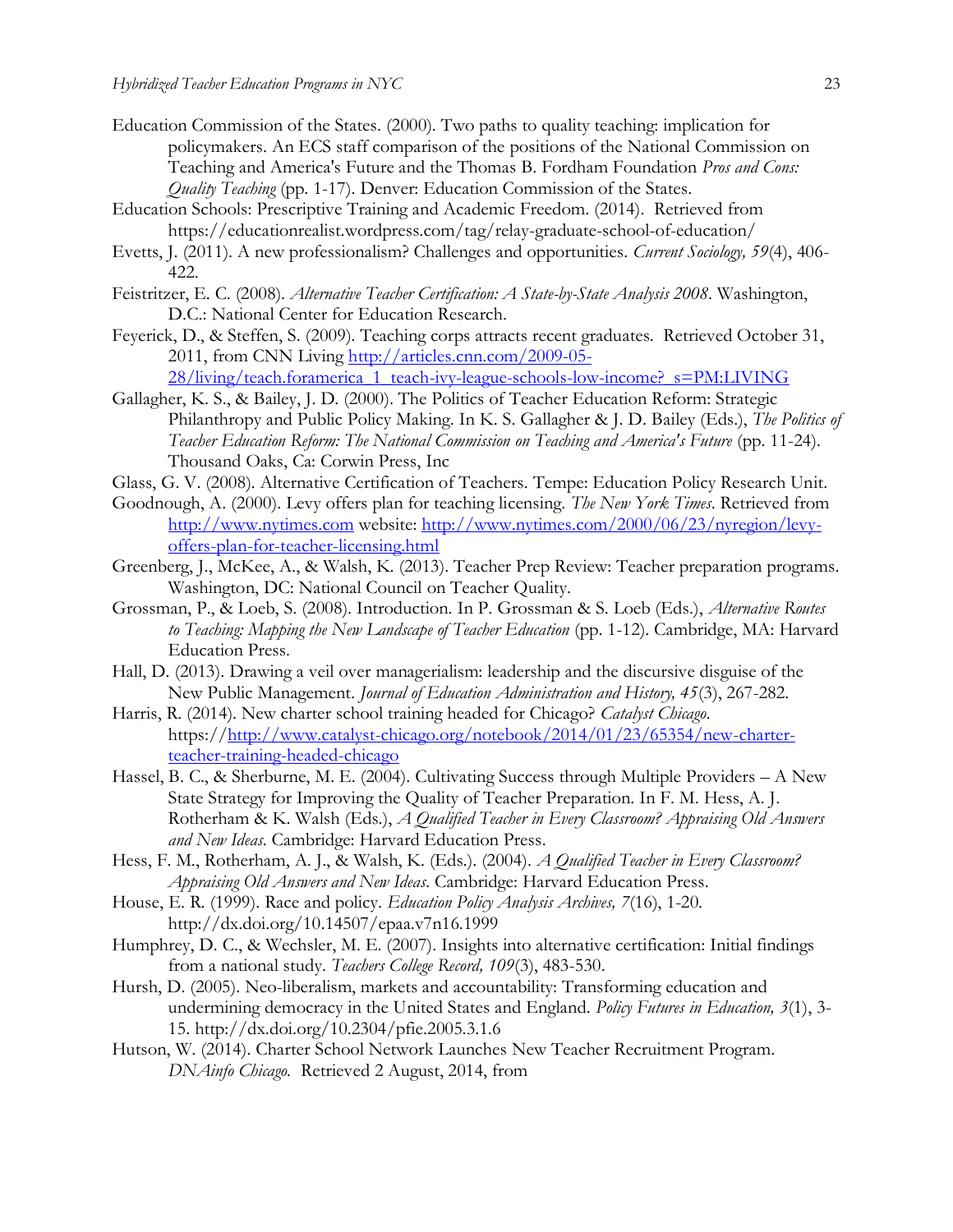[http://www.dnainfo.com/chicago/20140130/englewood/charter-school-network-launches](http://www.dnainfo.com/chicago/20140130/englewood/charter-school-network-launches-new-teacher-recruitment-program)[new-teacher-recruitment-program](http://www.dnainfo.com/chicago/20140130/englewood/charter-school-network-launches-new-teacher-recruitment-program)

- <span id="page-23-17"></span>Jazzman, J. (2013). Re-upping on re-education:NJ schools to get military-style make over. *The Contributor.* Retrieved March 8, 2015, from [http://thecontributor.com/bizarre-teaching](http://thecontributor.com/bizarre-teaching-approved-christie-coming-your-school)[approved-christie-coming-your-school](http://thecontributor.com/bizarre-teaching-approved-christie-coming-your-school)
- <span id="page-23-6"></span>Keller, B. (2000). N.Y. Regents open door to alternative route to teaching. *Education Week*. New York City is, in fact, the only district in the state that will be experimenting with an alternative pathway this summer. In cooperation with the City University of New York, it established a program especially to prepare 250 new teachers for the SURR schools.
- <span id="page-23-13"></span>Klein, R. (2014). A Majority of Students entering School this Year are Minorites but Most Teachers are Still White. *Huffington Post.* Retrieved October 26, 2014, from [http://www.huffingtonpost.com/2014/09/03/student-teacher](http://www.huffingtonpost.com/2014/09/03/student-teacher-demographics_n_5738888.html)demographics n 5738888.html
- <span id="page-23-2"></span>Koerner, J. D. (1963). *The Miseducation of American Teachers*. New York, NY: John Wiley.
- <span id="page-23-10"></span>Kronholz, J. (2012). A new type of ed school. *Education Next, 12*(4). Retrieved from Education Next website:<http://educationnext.org/a-new-type-of-ed-school/>
- <span id="page-23-15"></span>Labaree, D. F. (2010). Teach for America and Teacher Ed: Heads they win, tails we lose. *Journal of Teacher Education, 61*(1-2), 48-55. http://dx.doi.org/10.1177/0022487109347317
- <span id="page-23-3"></span>Levine, A. E. (2006). Educating School Teachers (pp. 1-140). Washington D.C.: The Education Schools Project.
- <span id="page-23-12"></span>Lucas, C. J. (1997). *Teacher Education in America: Reform agendas of the Twenty-First Century*. New York, NY: St. Martin's Press.
- <span id="page-23-14"></span>Madda, M. J. (2014). Teach for America responds to criticism, seeks to reform. Retrieved April 6, 2014, from https:/[/http://www.edsurge.com/n/2014-09-08-teach-for-america-responds-to](http://www.edsurge.com/n/2014-09-08-teach-for-america-responds-to-criticism-seeks-to-reform)[criticism-seeks-to-reform](http://www.edsurge.com/n/2014-09-08-teach-for-america-responds-to-criticism-seeks-to-reform)
- <span id="page-23-0"></span>McCluskey, N. (2005). Corruption in the Public Schools: The market is the Answer *Policy Analysis*. Washington, DC: Cato Institute.
- <span id="page-23-1"></span>Meyers, B., Fisher, T. R., Alicea, M., & Bloxon, K. M. (2014). Unfinishedness: Striving for a viable partnership between TFA and its university partner. *Teachers College Record, 116*(100304).
- <span id="page-23-8"></span>Miron, G., & Urschel, J. L. (2010). Equal or Fair? A Study of Revenues and Expenditures in American Charter Schools (E. a. t. P. I. C. (EPIC), Trans.). In K. Welner, P. H. Hinchey & E. Gunn (Eds.). Lansing, MI: The Great Lakes Center for Education Research & Practice.
- <span id="page-23-16"></span>Montecinos, C., Pino, M., Campus-Martinez, J., Dominguez, R., & Carreno, C. (2013). Master teachers as professional developers: Managing conflicting visions of professionalism. *Educational Management Administration Leadership, 1*(18).
- <span id="page-23-11"></span>Mooney, J. (2012). Alternative Grad School raises concerns about who's teaching NJ's teachers. *NJSpotlight*. [http://www.njspotlight.com/stories/13/07/09/alternative-grad-school-raises](http://www.njspotlight.com/stories/13/07/09/alternative-grad-school-raises-concerns-about-who-s-teaching-nj-s-teachers/)[concerns-about-who-s-teaching-nj-s-teachers/](http://www.njspotlight.com/stories/13/07/09/alternative-grad-school-raises-concerns-about-who-s-teaching-nj-s-teachers/)
- <span id="page-23-9"></span>Mungal, A. S. (2012). *Competition or Partnerships?: Faculty perceptions of Alternative and professionalized teacher preparation programs*. Ann Arbor, MI: UMI Dissertation Publishing.
- <span id="page-23-5"></span>National Center for Alternative Certification. (2007). Overview of Alternative routes to Teacher Certification. Retrieved February 10, 2009, from<http://www.teach-now.org/overview.cfm>
- <span id="page-23-7"></span>National Center for Alternative Certification. (2010). Graduate Clinically Rich Teacher Preparation Pilot Programs. Retrieved March 15, 2011, from National Center for Alternative Certification<http://www.teach-now.org/dispstateform.cfm?statepageid=1406&state=NY>
- <span id="page-23-4"></span>National Commission on Excellence in Education. (1983). A Nation At Risk- The Imperative for Education Reform. Washington, D.C.: U.S. Department of Education.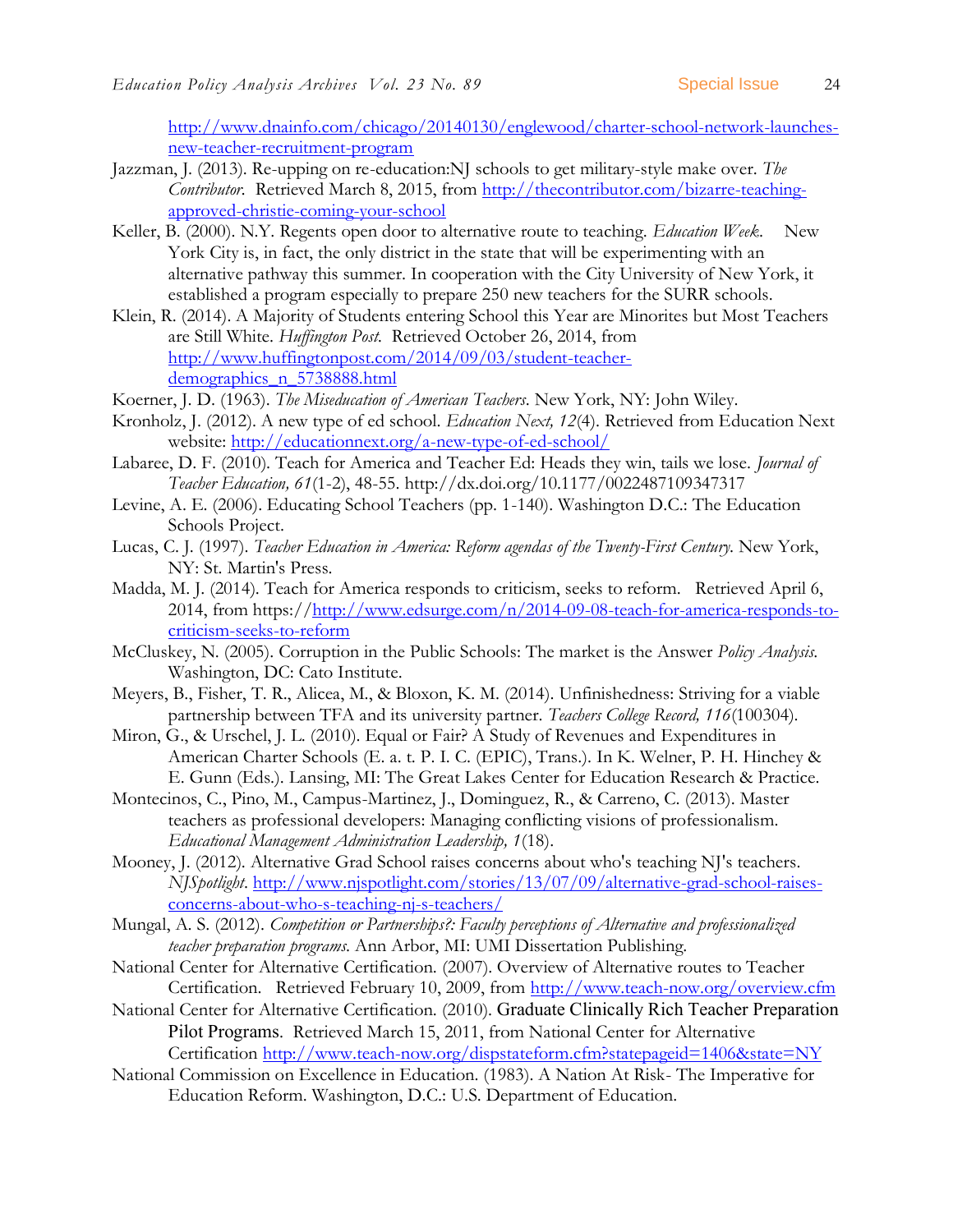- <span id="page-24-0"></span>National Council on Teacher Quality. (2013). National Council on Teacher Quality. Retrieved March 9, 2014, from<http://www.nctq.org/about/>
- <span id="page-24-9"></span>New Schools for New Orleans. (2014). Human Capital Investments. Retrieved 2 August, 2014, from<http://www.newschoolsforneworleans.org/human-capital-investments>
- <span id="page-24-11"></span>New York City Independent Budget Office. (2014a). Demographics and Work Experience: A Statistical Portrait of New York City's Public School Teachers. *School Brief.* Retrieved March 8, 2015, from<http://www.ibo.nyc.ny.us/iboreports/2014teacherdemographics.pdf>
- <span id="page-24-12"></span>New York City Independent Budget Office. (2014b). *New York City by the numbers*. New York, NY: WordPress Retrieved from [http://ibo.nyc.ny.us/cgi-park2/?p=681.](http://ibo.nyc.ny.us/cgi-park2/?p=681)
- <span id="page-24-4"></span>New York State Board of Regents. (2010). *Emergency adoption of proposed regulation relating to the establishment of graduate level clinically rich teacher preparation pilot programs*. The State Education Department/ The University of the State of New York Retrieved from [http://www.regents.nysed.gov/meetings/2010Meetings/April2010/0410hea4.pdf.](http://www.regents.nysed.gov/meetings/2010Meetings/April2010/0410hea4.pdf)
- <span id="page-24-5"></span>New York State Board of Regents. (2011). *Relay School of Education (Formerly Teacher U): Master of Arts in Teaching (M.A.T.)Program in Middle Childhood Education*. The State Education Department/ The University of the Satte of New York Retrieved from <http://www.regents.nysed.gov/meetings/2011Meetings/March2011/311bra2.pdf> *or*  [http://www.regents.nysed.gov/meetings/2011Meetings/.../211hea2.pdf.](http://www.regents.nysed.gov/meetings/2011Meetings/.../211hea2.pdf)
- <span id="page-24-1"></span>Office of Higher Education. (2009). *The Alternative Teacher Preparation Program Fact Sheet*. New York State Education Department Retrieved from [http://www.highered.nysed.gov/ocue/FactSheet.htm.](http://www.highered.nysed.gov/ocue/FactSheet.htm)
- <span id="page-24-6"></span>Otterman, S. (2011, July 21). Ed Schools' Pedagogical Puzzle, *The New York Times* Retrieved from [http://www.nytimes.com/2011/07/24/education/edlife/edl-24teacher](http://www.nytimes.com/2011/07/24/education/edlife/edl-24teacher-t.html?pagewanted=all)[t.html?pagewanted=all](http://www.nytimes.com/2011/07/24/education/edlife/edl-24teacher-t.html?pagewanted=all)
- <span id="page-24-2"></span>Raphael, J., & Tobias, S. (1997). Profit-making or profiteering? Proprietaries target teacher education *Change, 29*(November/December 1997), 44-49. http://dx.doi.org/10.1080/00091389709602346
- <span id="page-24-14"></span>Ravitch, D. (2014). Teach for America: Is the Magic Gone? Retrieved from <http://dianeravitch.net/2014/05/03/teach-for-america-is-the-magic-gone/>
- <span id="page-24-15"></span>Reed III, S. (2009). Teach For America... The New Peace Corps. Retrieved from <http://thenotebook.org/blog/091619/teacher-america-new-peace-corps>
- <span id="page-24-7"></span>Relay Graduate School of Education. (2014a). Opportunities Dean of Relay GSE Tennessee. Retrieved 2 August, 2014, from [http://relayschool.force.com/careers/ts2\\_\\_JobDetails?jobId=a0xA0000004jiBwIAI&tSourc](http://relayschool.force.com/careers/ts2__JobDetails?jobId=a0xA0000004jiBwIAI&tSource=)  $e$ =
- <span id="page-24-8"></span>Relay Graduate School of Education. (2014b). Opporunities - Denver Lead Planner. Retrieved 2 August, 2014, from [http://relayschool.force.com/careers/ts2\\_\\_JobDetails?jobId=a0xA0000007g45kIAA&tSou](http://relayschool.force.com/careers/ts2__JobDetails?jobId=a0xA0000007g45kIAA&tSource=) [rce=](http://relayschool.force.com/careers/ts2__JobDetails?jobId=a0xA0000007g45kIAA&tSource=)
- <span id="page-24-3"></span>Ryan, J. E. (2004). The perverse incentives of the no child left behind act. *New York University Law Review, 79*(3). [http://www.nyulawreview.org/sites/default/files/pdf/NYULawReview-79-3-](http://www.nyulawreview.org/sites/default/files/pdf/NYULawReview-79-3-Ryan.pdf) [Ryan.pdf](http://www.nyulawreview.org/sites/default/files/pdf/NYULawReview-79-3-Ryan.pdf)
- <span id="page-24-13"></span>Scott, J. (2009). The politics of venture philanthropy in charter school policy and advocacy. *Educational Policy, 23*(106), 106- 136. http://dx.doi.org/10.1177/0895904808328531
- <span id="page-24-10"></span>Sellers, P. (2006). Schooling corporate giants on recruiting. Retrieved October 30, from Fortune [http://money.cnn.com/magazines/fortune/fortune\\_archive/2006/11/27/8394324/index.h](http://money.cnn.com/magazines/fortune/fortune_archive/2006/11/27/8394324/index.htm) [tm](http://money.cnn.com/magazines/fortune/fortune_archive/2006/11/27/8394324/index.htm)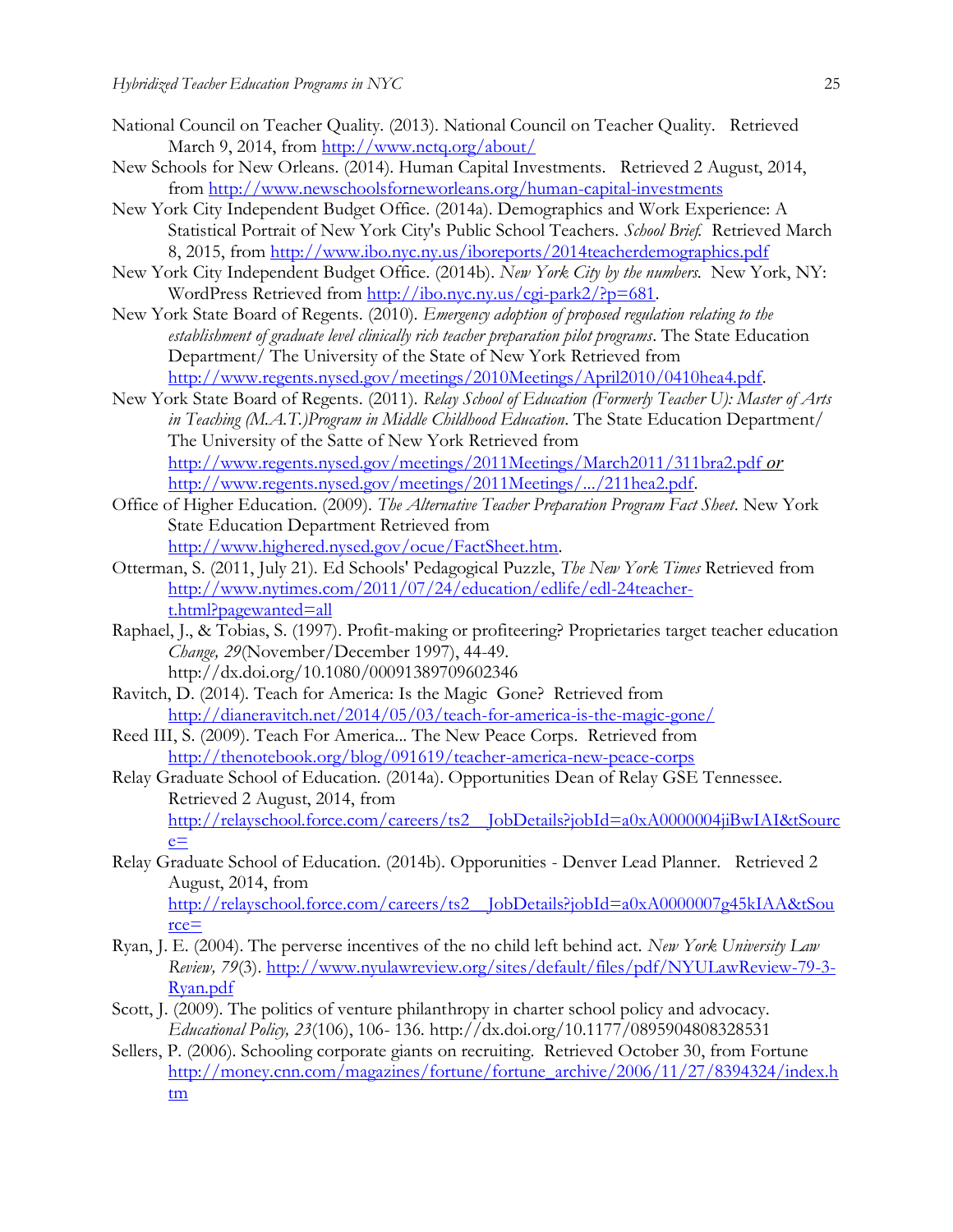- <span id="page-25-16"></span>Strauss, V. (2013, February 28). It's time for Teach For America to fold - former TFAer, *The Washington Post*. Retrieved from [http://www.washingtonpost.com/blogs/answer](http://www.washingtonpost.com/blogs/answer-sheet/wp/2013/02/28/its-time-for-teach-for-america-to-fold-former-tfaer/)[sheet/wp/2013/02/28/its-time-for-teach-for-america-to-fold-former-tfaer/](http://www.washingtonpost.com/blogs/answer-sheet/wp/2013/02/28/its-time-for-teach-for-america-to-fold-former-tfaer/)
- <span id="page-25-12"></span>Sullivan, C. C. (2001). Into the classroom: teacher preparation, licensure, and recruitment. Elements of teacher effectiveness *Elements of Teacher Effectiveness* (pp. 40). Alexandria, VA: National School Boards Association.
- <span id="page-25-15"></span>Teach For America Inc. (2010). The Role of Teach For America Alumni in Fueling the Movement to Eliminate Educational Inequity. from [http://www.socialimpactexchange.org/sites/www.socialimpactexchange.org/files/Alumni](http://www.socialimpactexchange.org/sites/www.socialimpactexchange.org/files/Alumni%20Impact%20Report_2010.pdf)  [Impact Report\\_2010.pdf](http://www.socialimpactexchange.org/sites/www.socialimpactexchange.org/files/Alumni%20Impact%20Report_2010.pdf)
- <span id="page-25-10"></span>Teach For America Inc. (2014). Who We Are. Retrieved October 26, 2014, from <http://www.teachforamerica.org/why-teach-for-america/who-we-look-for/who-we-are>
- <span id="page-25-14"></span>Teach For America Inc. (2015). TFA On The Record. Retrieved February, 27, 2015, from https:/[/http://www.teachforamerica.org/tfa-on-the-record](http://www.teachforamerica.org/tfa-on-the-record)
- <span id="page-25-1"></span>The Commission on the Skills of the American Workforce. (1990). America's choice: high skills or low wages! (pp. 1-24): National Center on Education and the Economy.
- <span id="page-25-9"></span>Tilson, W. (2011). Progress in New York City schools under Chancellor Joel Klein. Retrieved February 16, from Huffington Post [http://www.huffingtonpost.com/whitney](http://www.huffingtonpost.com/whitney-tilson/progress-in-new-york-city_b_823865.html)[tilson/progress-in-new-york-city\\_b\\_823865.html](http://www.huffingtonpost.com/whitney-tilson/progress-in-new-york-city_b_823865.html)
- <span id="page-25-2"></span>Tonna, M. A. (2007). Teacher education in a globalised age. *Journal for Critical Education Policy Studies, 5*(1 May 2007), 1-28.
- <span id="page-25-3"></span>Torres, C. A. (2005). No Child Left Behind: A brainchild of neoliberalism and American politics. *New Politics, X*(2).
- <span id="page-25-11"></span>U.S. Department of Education, & Institute of Education Sciences. (2013). *Table 209.10 Number and percentage distribution of teachers in public and private elementary and secondary schools, by selected teacher characteristics: Selected years, 1987-99 through 2011-12*. Washington, DC Retrieved from [http://nces.ed.gov/programs/digest/d13/tables/dt13\\_209.10.asp.](http://nces.ed.gov/programs/digest/d13/tables/dt13_209.10.asp)
- <span id="page-25-5"></span>U.S. Department of Education, & Office of Postsecondary Education. (2013). *Preparing and credentializing the Nation's teachers- The secretary ninth report of teacher quality*. Washington, DC: U.S. Department of Education Retrieved from [http://www2.ed.gov/about/reports/annual/teachprep/index.html.](http://www2.ed.gov/about/reports/annual/teachprep/index.html)
- <span id="page-25-6"></span>No child left behind, Public Law 107-110 C.F.R. (2001).
- <span id="page-25-7"></span>United States Department of Education. (2009). *Race to the Top Executive Summary*. Retrievedfrom [http://www2.ed.gov/programs/racetothetop/executive-summary.pdf.](http://www2.ed.gov/programs/racetothetop/executive-summary.pdf)
- <span id="page-25-8"></span>University of the State of New York. (2010). *The Intentive (Transitional C) Program*. Office of College and University Evaluation. Retrieved from [http://www.highered.nysed.gov/ocue/spr/intrototransc.htm.](http://www.highered.nysed.gov/ocue/spr/intrototransc.htm)
- <span id="page-25-4"></span>Walsh, K., & Jacobs, S. (2007). Alternative Certification Isn't Alternative. Washington, D.C.: Thomas B. Fordham Institute.
- <span id="page-25-0"></span>Wells, A. S., & Holme, J. J. (2005). Marketization in education: looking back to move forward with a stronger critique. In N. Bascia, A. Cumming, A. Datnow, K. Leithwood & D. Livingstone (Eds.), *International Handbook of Educational Policy* (pp. 19-51): Springer.
- <span id="page-25-13"></span>Wilgoren, J. (2000, November 12). Wendy Kopp, Leader of Teach For America, Education, *The New York Times*. Retrieved from [http://www.nytimes.com/2000/11/12/education/wendy-kopp](http://www.nytimes.com/2000/11/12/education/wendy-kopp-leader-of-teach-for-america.html?pagewanted=all&src=pm)[leader-of-teach-for-america.html?pagewanted=all&src=pm](http://www.nytimes.com/2000/11/12/education/wendy-kopp-leader-of-teach-for-america.html?pagewanted=all&src=pm)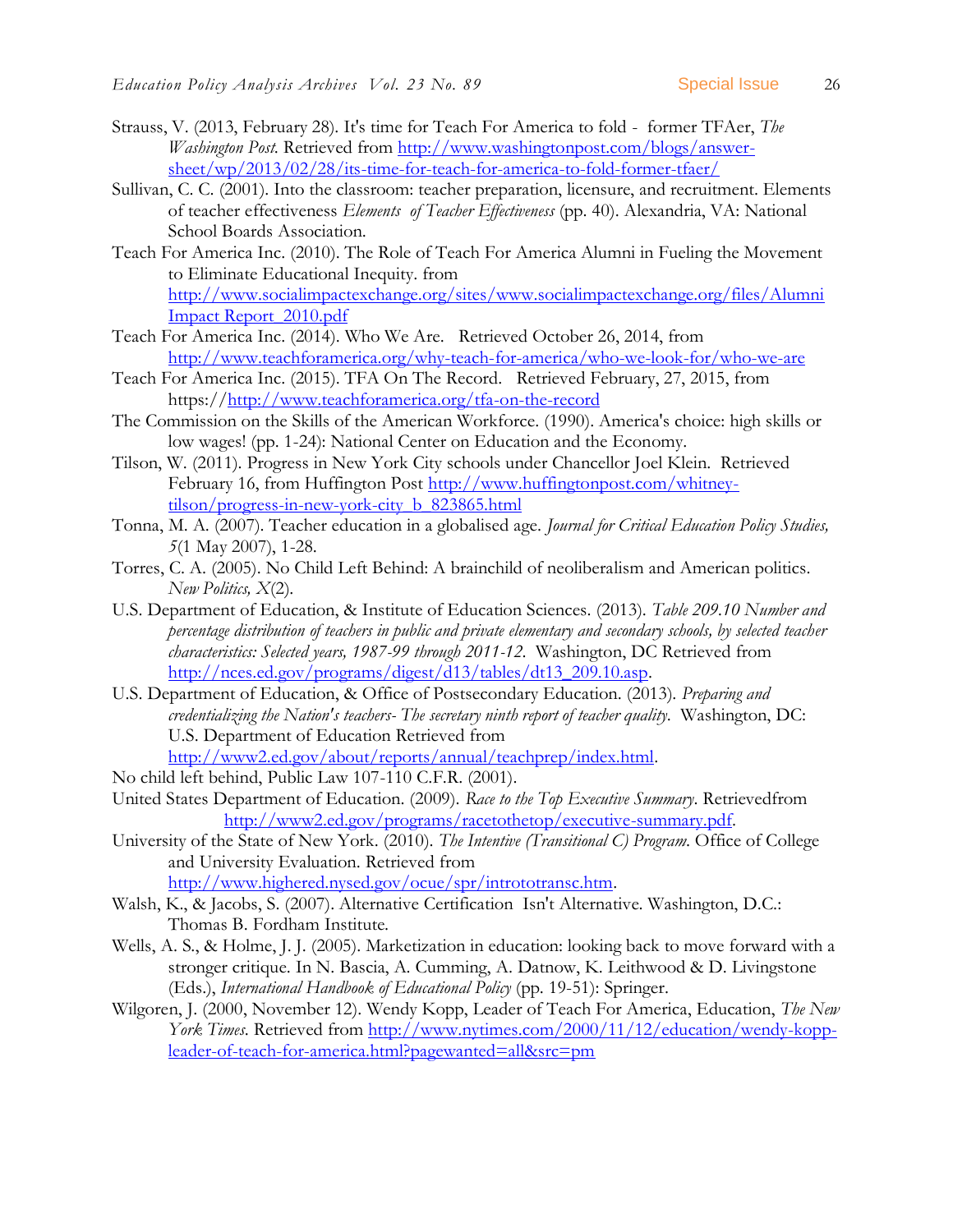- <span id="page-26-2"></span>Zeichner, K. (2010). Competition, economic rationalization, increased surveillence, and attacks on diversity: Neo-liberalism and the transformation of teacher education in the U.S. *Teaching and Teacher Education, 26*(8), 1544-1522. http://dx.doi.org/10.1016/j.tate.2010.06.004
- <span id="page-26-0"></span>Zeichner, K., & Conklin, H. G. (2005). Teacher Education Programs. In M. Cochran-Smith & K. Zeichner (Eds.), *Studying Teacher Education: The Report of the AERA Panel on Research and Teacher Education* (pp. 645-737). Mahwah, NJ: Lawrence Erlbaum.
- <span id="page-26-3"></span>Zumwalt, K. (1996). Simple answers: alternative teacher-certification. *Educational Researcher, 25*(8), 40- 42. http://dx.doi.org/10.3102/0013189X025008040
- <span id="page-26-1"></span>Zumwalt, K., & Craig, E. (2005). Teachers' Characteristics: Research on the Demographic Profile. In M. Cochran-Smith & K. Zeichner (Eds.), *Studying Teacher Education: The Report of the AERA Panel on Research and Teacher Education* (pp. 111-156). Mahwah, NJ: Lawrence Erlbaum Associates.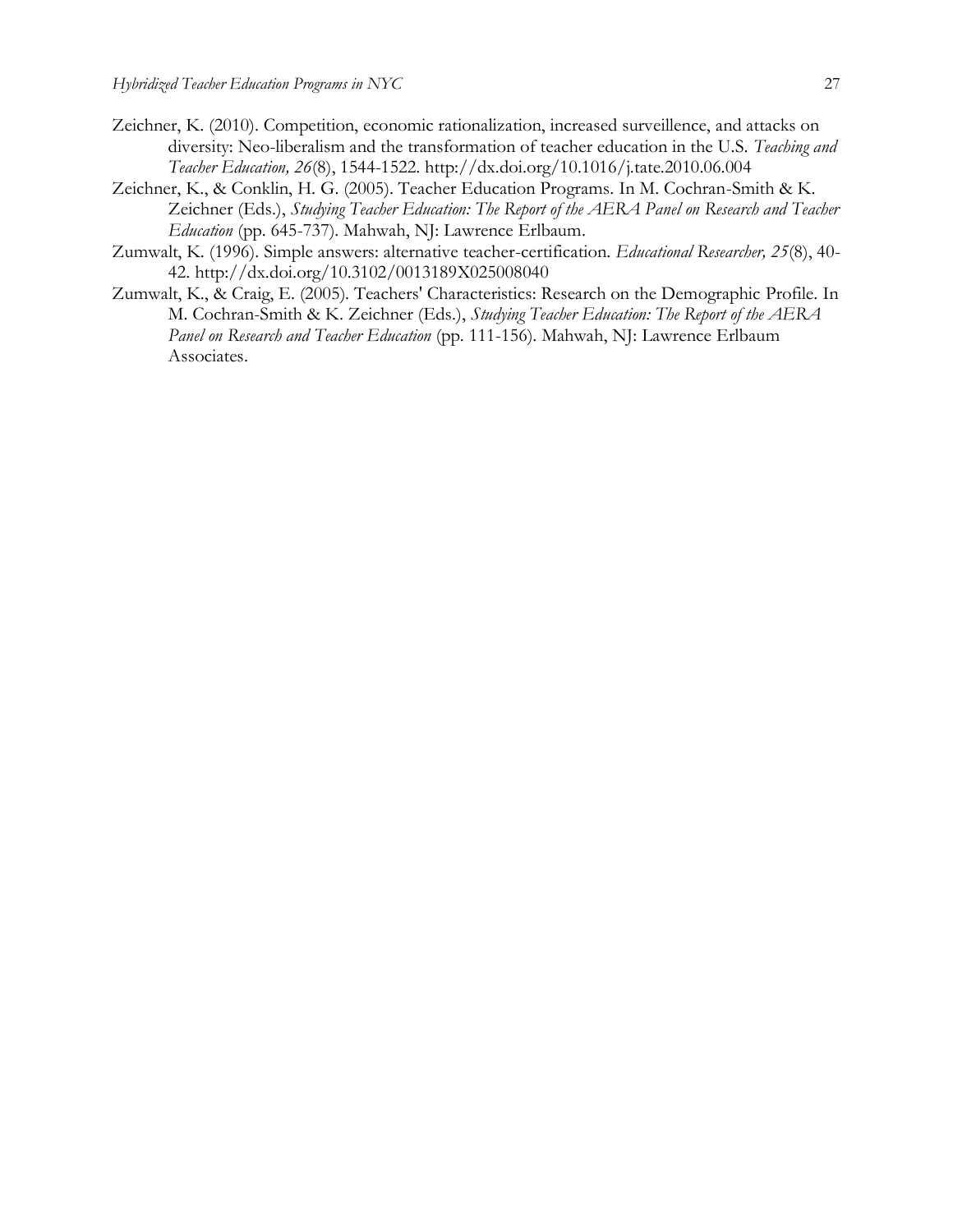## **About the Author**

#### **Angus Shiva Mungal**

The University of Texas at El Paso [asmungal@utep.edu](mailto:asmungal@utep.edu)

Angus Shiva Mungal is an Assistant Professor in Educational Leadership and Policy Studies at The University of Texas at El Paso. He currently teaches and facilitates doctoral courses in Qualitative Research, and Policy Analysis in Education. He also facilitates a course on Leadership and Advocacy that sends researchers into the community to work with non-profit organizations that deal with marginalized groups. His research focuses are alternative teacher and leadership preparation, advocacy leadership, issues of social justice and educational policy as well as critical discourse analysis, and market ideology.

## **About the Guest Editors**

#### **Gary L. Anderson**

New York University

[gary.anderson@nyu.edu](mailto:gary.anderson@nyu.edu)

Gary L. Anderson is a professor of Educational Leadership in the Steinhardt School of Culture, Education, and Human Development at New York University. A former high school teacher and principal, he has published on topics such as educational policy and leadership, critical ethnography, action research, and school micro-politics. His most recent books include: *The Action Research Dissertation: A Guide for Students and Faculty* (2015, Sage), with Kathryn Herr, and *Advocacy Leadership: Toward a Post-Reform Agenda* (2009, Routledge).

#### **Kathryn Herr**

Montclair State University [herrk@mail.montclair.edu](mailto:herrk@mail.montclair.edu)

Kathryn Herr is a professor in the Department of Educational Foundations in the College of Education and Human Services at Montclair State University, Montclair, NJ. She currently primarily teaches qualitative and action research. Recent publications include *The Action Research Dissertation: A Guide for Students and Faculty* (2015, Sage), with co-author, Gary Anderson.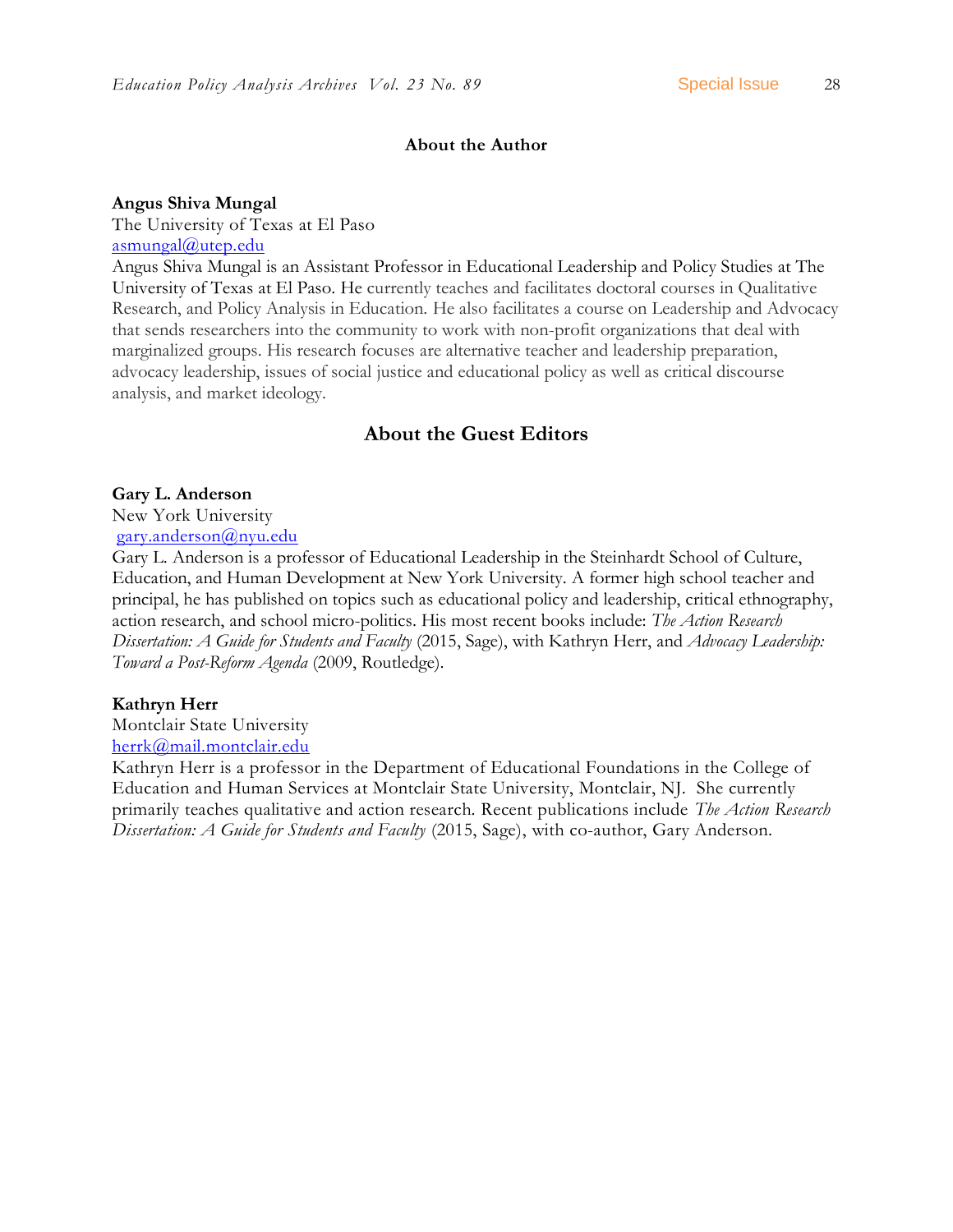## **SPECIAL ISSUE New Public Management and the New Professionalism in Education: Compliance, Appropriation and Resistance**

# education policy analysis archives

Volume 23 Number 89 September 14<sup>th</sup>, 2015 ISSN 1068-2341

ര

**SOMERIGHTS RESERVED** Readers are free to copy, display, and distribute this article, as long as the work is attributed to the author(s) and Education Policy Analysis Archives, it is distributed for noncommercial purposes only, and no alteration or transformation is made in the work. More details of this Creative Commons license are available at http://creativecommons.org/licenses/by-nc-sa/3.0/. All other uses must be approved by the author(s) or EPAA. EPAA is published by the Mary Lou Fulton Institute and Graduate School of Education at Arizona State University Articles are indexed in CIRC (Clasificación Integrada de Revistas Científicas, Spain), DIALNET (Spain), [Directory of](http://www.doaj.org/)  [Open Access Journals,](http://www.doaj.org/) EBSCO Education Research Complete, ERIC, Education Full Text (H.W. Wilson), QUALIS A2 (Brazil), SCImago Journal Rank; SCOPUS, SOCOLAR (China). Please contribute commentaries at http://epaa.info/wordpress/ and send errata notes to Gustavo E. Fischman [fischman@asu.edu](mailto:fischman@asu.edu)

Join EPAA's Facebook community at <https://www.facebook.com/EPAAAAPE> and Twitter feed @epaa\_aape.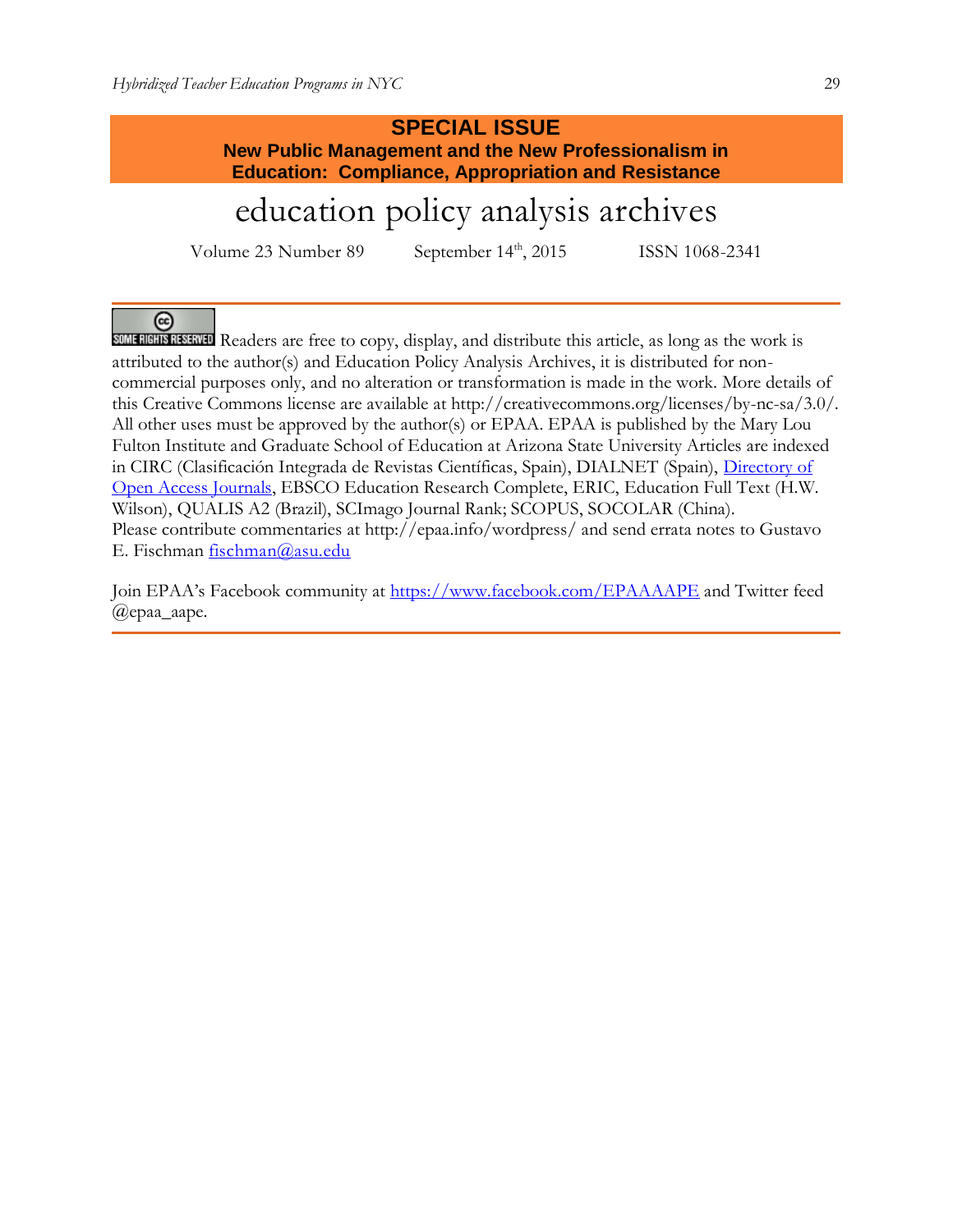## education policy analysis archives editorial board

Editor **Gustavo E. Fischman** (Arizona State University) Associate Editors: **Audrey Amrein-Beardsley** (Arizona State University) & **Jeanne M. Powers** (Arizona State University)

**David C. Berliner** Arizona State University **William Mathis** University of Colorado, Boulder **Robert Bickel** Marshall University **Tristan McCowan** Institute of Education, London **Eric Camburn** University of Wisconsin, Madison **Michele S. Moses** University of Colorado, Boulder **Wendy C. Chi\*** University of Colorado, Boulder **Julianne Moss** University of Melbourne **Casey Cobb** University of Connecticut **Sharon Nichols** University of Texas, San Antonio **Arnold Danzig** Arizona State University **Noga O'Connor** University of Iowa **Antonia Darder** University of Illinois, Urbana-Champaign **Linda Darling-Hammond** Stanford University **Laurence Parker** University of Illinois, Urbana-**Chad d'Entremont** Strategies for Children **Susan L. Robertson** Bristol University **John Diamond** Harvard University **John Rogers** University of California, Los Angeles **Tara Donahue** Learning Point Associates **A. G. Rud** Purdue University **Christopher Joseph Frey** Bowling Green State University **Melissa Lynn Freeman\*** Adams State College **Kimberly Scott** Arizona State University **Amy Garrett Dikkers** University of Minnesota **Dorothy Shipps** Baruch College/CUNY **Gene V Glass** Arizona State University **Maria Teresa Tatto** Michigan State University **Ronald Glass** University of California, Santa Cruz **Larisa Warhol** University of Connecticut **Harvey Goldstein** Bristol University **Cally Waite** Social Science Research Council **Jacob P. K. Gross** Indiana University **John Weathers** University of Colorado, Colorado **Eric M. Haas** WestEd **Kevin Welner** University of Colorado, Boulder **Kimberly Joy Howard\*** University of Southern California **Aimee Howley** Ohio University **Terrence G. Wiley** Arizona State University **Craig Howley** Ohio University **John Willinsky** Stanford University

**Jessica Allen** University of Colorado, Boulder **Christopher Lubienski** University of Illinois, Urbana-Champaign **Gary Anderson** New York University **Sarah Lubienski** University of Illinois, Urbana-Champaign **Michael W. Apple** University of Wisconsin, Madison **Samuel R. Lucas** University of California, Berkeley **Angela Arzubiaga** Arizona State University **Maria Martinez-Coslo** University of Texas, Arlington **Henry Braun** Boston College **Heinrich Mintrop** University of California, Berkeley **João Paraskveva** University of Massachusetts, Dartmouth Champaign **Sherman Dorn** University of South Florida **Felicia C. Sanders** The Pennsylvania State University **Janelle Scott** University of California, Berkeley

Springs

**Ed Wiley** University of Colorado, Boulder

**Steve Klees** University of Maryland **Kyo Yamashiro** University of California, Los Angeles **Jaekyung Lee** SUNY Buffalo \* \* Members of the New Scholars Board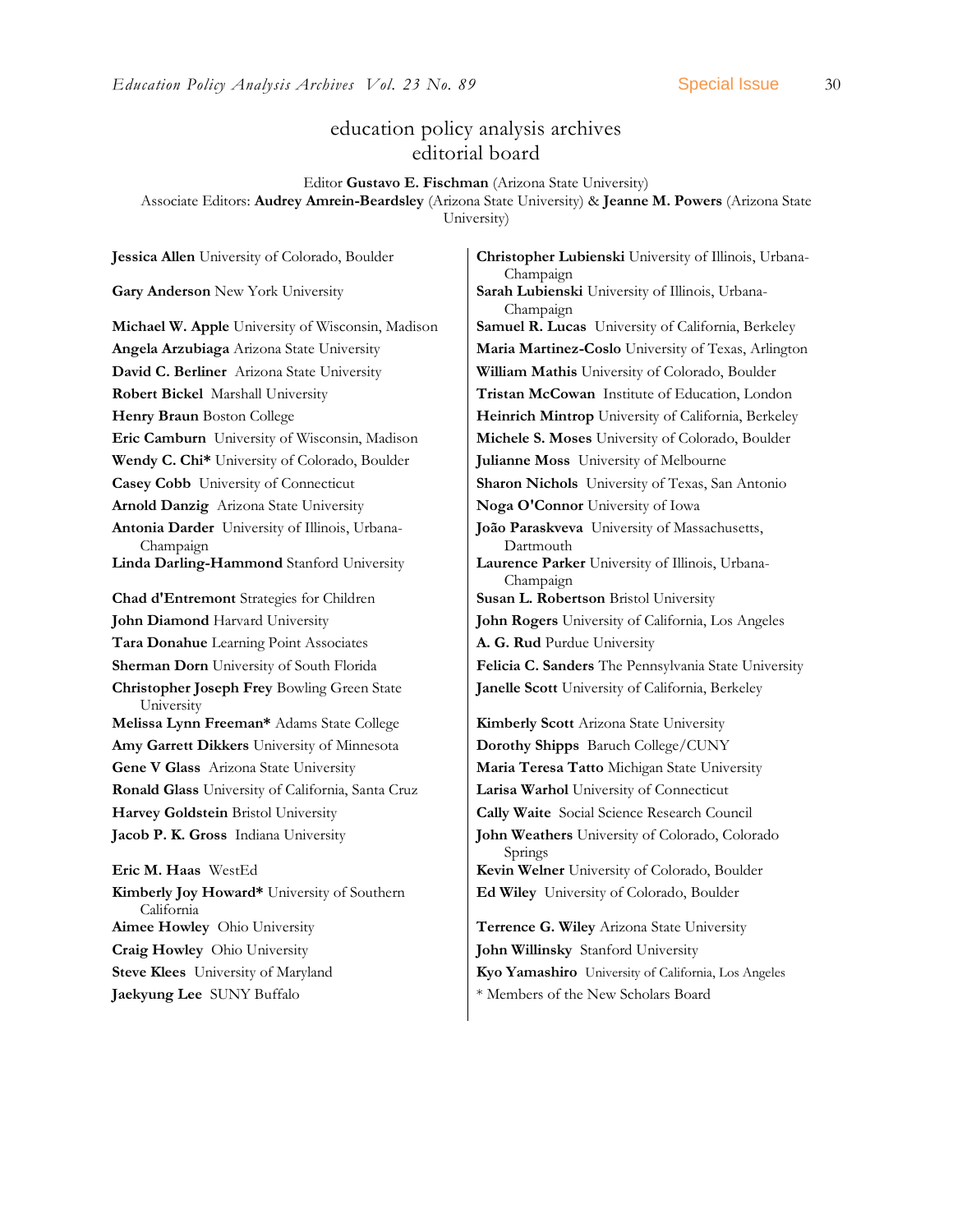## archivos analíticos de políticas educativas consejo editorial

Editor: **Gustavo E. Fischman** (Arizona State University)

Editores. Asociados **Jason Beech** (Universidad de San Andrés) y **Jesús Romero Morante** (Universidad de Cantabria)

| Armando Alcántara Santuario Instituto de<br>Investigaciones sobre la Universidad y la Educación,<br>UNAM México | Fanni Muñoz Pontificia Universidad Católica de Perú              |
|-----------------------------------------------------------------------------------------------------------------|------------------------------------------------------------------|
| Claudio Almonacid Universidad Metropolitana de                                                                  | Imanol Ordorika Instituto de Investigaciones                     |
| Ciencias de la Educación, Chile                                                                                 | Economicas - UNAM, México                                        |
| Pilar Arnaiz Sánchez Universidad de Murcia, España                                                              | Maria Cristina Parra Sandoval Universidad de Zulia,<br>Venezuela |
| Xavier Besalú Costa Universitat de Girona, España                                                               | Miguel A. Pereyra Universidad de Granada, España                 |
| Jose Joaquin Brunner Universidad Diego Portales,<br>Chile                                                       | Monica Pini Universidad Nacional de San Martín,<br>Argentina     |
| Damián Canales Sánchez Instituto Nacional para la                                                               | Paula Razquin UNESCO, Francia                                    |
| Evaluación de la Educación, México                                                                              |                                                                  |
| María Caridad García Universidad Católica del Norte,<br>Chile                                                   | Ignacio Rivas Flores Universidad de Málaga, España               |
| Raimundo Cuesta Fernández IES Fray Luis de León,                                                                | Daniel Schugurensky Universidad de Toronto-Ontario               |
| España                                                                                                          | Institute of Studies in Education, Canadá                        |
| Marco Antonio Delgado Fuentes Universidad                                                                       | Orlando Pulido Chaves Universidad Pedagógica                     |
| Iberoamericana, México                                                                                          | Nacional, Colombia                                               |
| Inés Dussel FLACSO, Argentina                                                                                   | José Gregorio Rodríguez Universidad Nacional de<br>Colombia      |
| Rafael Feito Alonso Universidad Complutense de                                                                  | Miriam Rodríguez Vargas Universidad Autónoma de                  |
| Madrid, España                                                                                                  | Tamaulipas, México                                               |
| Pedro Flores Crespo Universidad Iberoamericana,                                                                 | Mario Rueda Beltrán Instituto de Investigaciones sobre           |
| México                                                                                                          | la Universidad y la Educación, UNAM México                       |
| Verónica García Martínez Universidad Juárez                                                                     | José Luis San Fabián Maroto Universidad de Oviedo,               |
| Autónoma de Tabasco, México                                                                                     | España                                                           |
| Francisco F. García Pérez Universidad de Sevilla,                                                               | Yengny Marisol Silva Laya Universidad                            |
| España                                                                                                          | Iberoamericana, México                                           |
| Edna Luna Serrano Universidad Autónoma de Baja                                                                  | Aida Terrón Bañuelos Universidad de Oviedo, España               |
| California, México                                                                                              |                                                                  |
| Alma Maldonado Departamento de Investigaciones                                                                  | Jurio Torres Santomé Universidad de la Coruña,                   |
| Educativas, Centro de Investigación y de Estudios<br>Avanzados, México                                          | España                                                           |
| Alejandro Márquez Jiménez Instituto de                                                                          | Antoni Verger Planells University of Amsterdam,                  |
| Investigaciones sobre la Universidad y la Educación,<br>UNAM México                                             | Holanda                                                          |
| José Felipe Martínez Fernández University of                                                                    | Mario Yapu Universidad Para la Investigación                     |
| California Los Angeles, USA                                                                                     | Estratégica, Bolivia                                             |